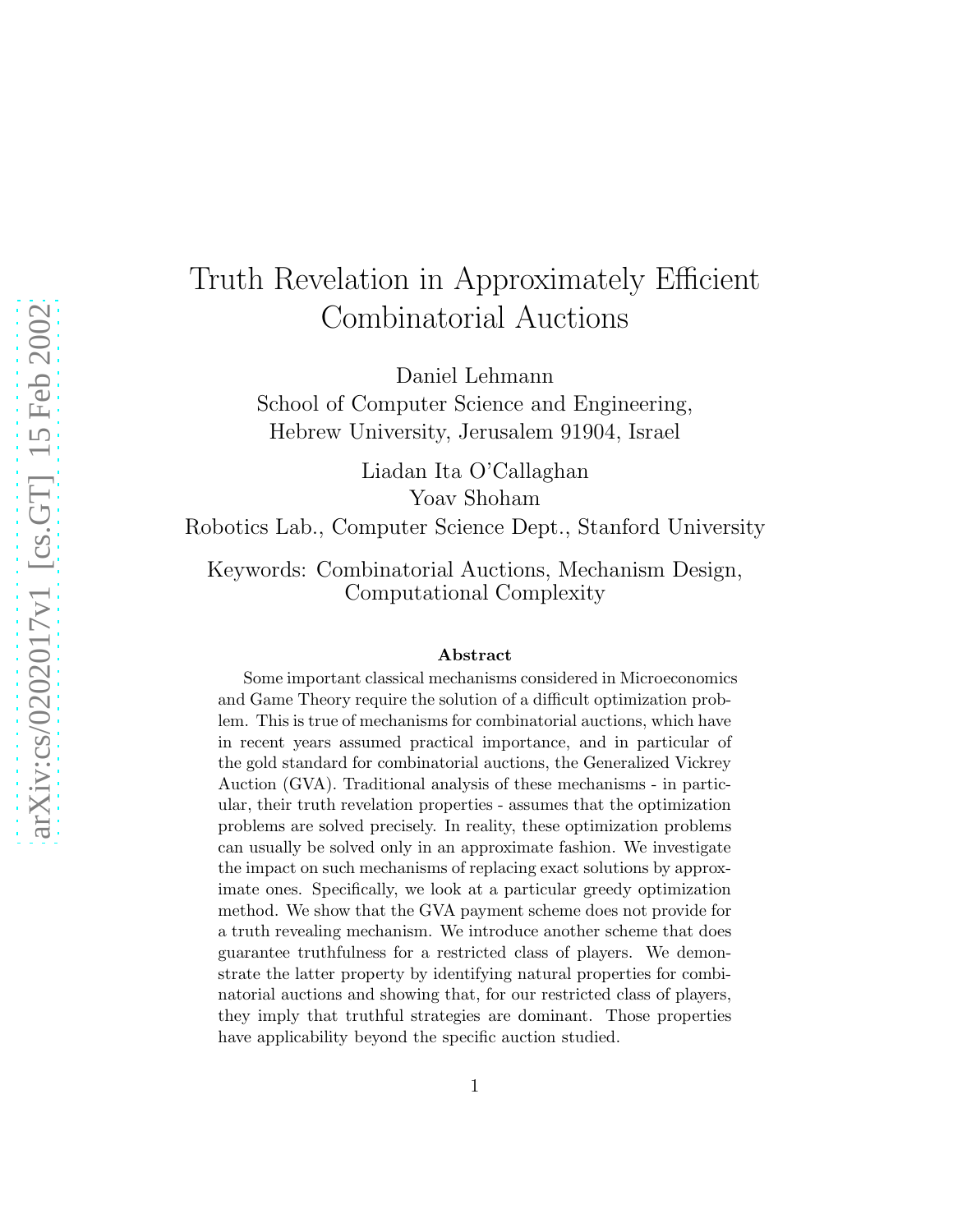# 1 Introduction

This articles concerns combinatorial auctions (also called combinational), that is, auctions in which multiple goods are available and in which bidders can post bids for subsets, i.e. bundles, of the goods. Such auctions have become the object of increased interest recently, in part because of the general interest in auctions, and in part because of specific auctions in which combinatorial bidding would seem natural, such as the series of the FCC spectrum auctions [\[13](#page-33-0), [2](#page-32-0), [14\]](#page-33-0). <sup>1</sup>

Combinatorial auctions (henceforth CAs) typically require the solution of one or more difficult optimization problems. The computational complexity of these problems threatens to render the traditional auction designs a mere theoretical construct. One approach to meeting this threat is to replace the exact optimization by an approximate one. This, however, gives rise to a new challenge: traditional analysis of established CA mechanisms relies strongly on the fact that the goods are allocated in an optimal manner, and the properties guaranteed by the mechanism (such as truthful bidding, to be defined later), disappear if the allocation is anything less than optimal. This is true in particular of the Generalized Vickrey Auction (GVA), also defined later, which is widely taken to be the gold standard for CAs. The primary focus of this article is to present a simple approximate optimization method for CAs that possesses two attractive properties:

- the method performs a reasonably effective optimization, and
- there exists a novel payment scheme which, when coupled with the approximate optimization method, makes for a combinatorial auction in which truth-telling is a dominant strategy.

In order to show the latter property we identify several axioms which are sufficient to ensure truth-telling for a restricted class of players, in any combinatorial auction; these axioms are interesting in there own right, as they can be applied to auctions other than the one discussed here.

Note: Since we aim to make this article easily accessible to both computer scientists and game theorists, we include some rather basic material.

<sup>1</sup>Up until now the FCC auctions have not in fact been combinatorial, due in part to the complexity problem discussed below. However, the FCC is currently actively considering a combinatorial auction.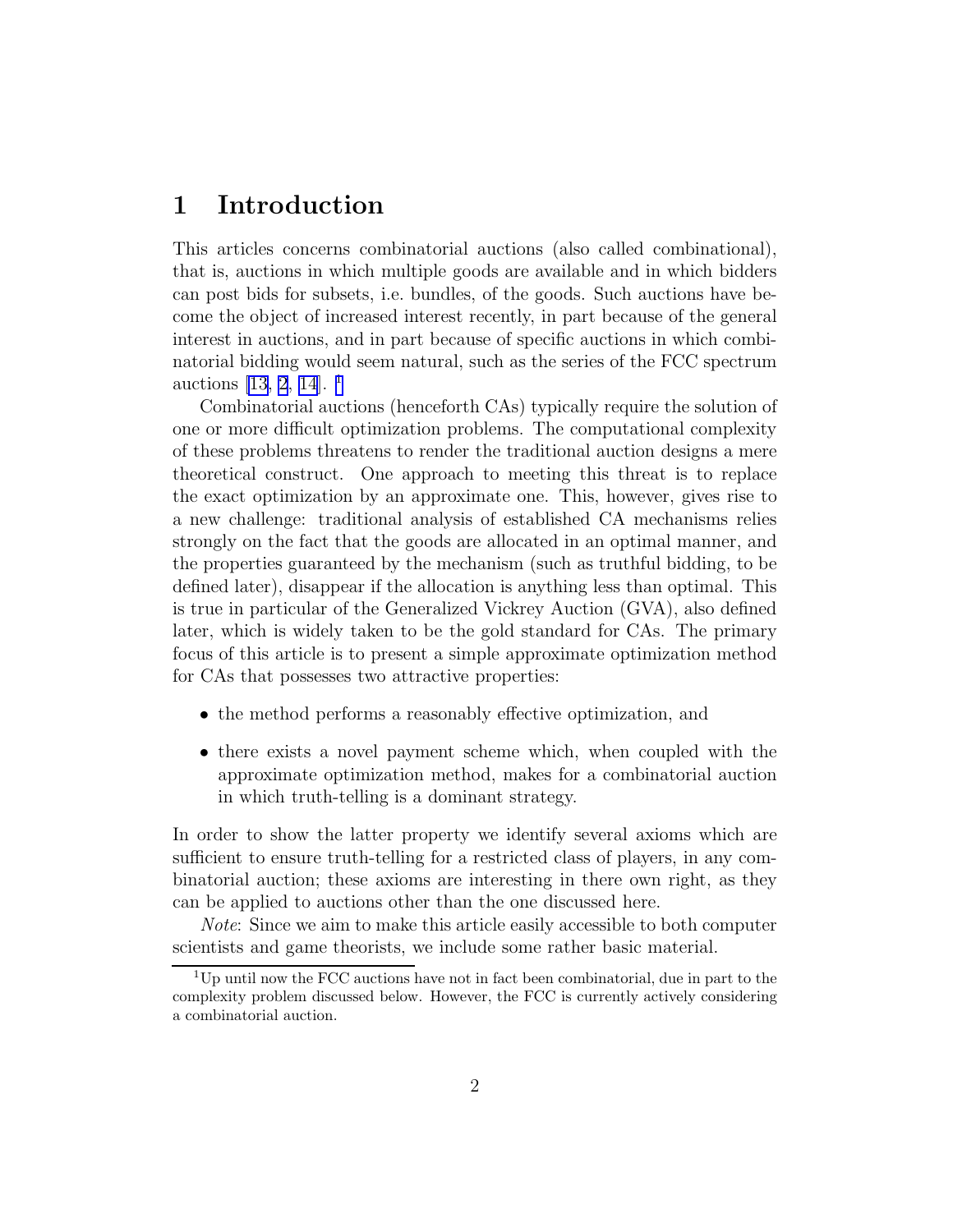# <span id="page-2-0"></span>2 A brief introduction to combinatorial auctions

In this section we briefly cover the notions of complementarity and substitutability, as motivating CAs; the two degrees of freedom in a sealed-bid CA, namely allocation and payment policies; and why one needs to be careful when applying the desiderata of efficiency and revenue maximization to CAs.

#### 2.1 Complementarity and substitutability

Throughout this article we shall consider single-side CAs with a single seller and multiple buyers. The reverse situation with a single buyer and multiple sellers is symmetric; the two-sided case, with multiple buyers and sellers, is more complex, and lies outside the scope of this article. Let us assume, then, that an auctioneer is selling a number of different goods. In such a situation, a bidder may be willing to pay more for the whole than the sum of what he is willing to pay for the parts: this is the case if the parts complement each other well, e.g., a left shoe and a right shoe. This phenomenon is called complementarity. In other cases, a bidder may be willing to pay for the whole only less than the sum of what he is willing to pay for the parts, maybe only as much as one of the parts. This is especially the case if the bidder has a limited budget or if the goods are similar, or interchangeable, e.g., two tickets to the same performance. This phenomenon is called substitutability. In general, complementarity and substitutability can both play heavily in the same auction.

In the absence of complementarity and substitutability, i.e. if every participant values a set of goods at the sum of the values of its elements, one should organize the multiple auction as a set of independent simple auctions, but, in the presence of complementarity, organizing the multiple auction as a set or even a sequence of simple auctions will lead to less than optimal results: e.g, a participant ending up with a left shoe and another one with the right shoe, or the left shoe auctioned for almost nothing because bidders fear not to be able to get the right shoe and the right shoe then auctioned for nothing to the buyer of the left shoe since no one is interested in just a right shoe. The problem is particularly acute when the complementarity and substitutability relations vary among the various bidders.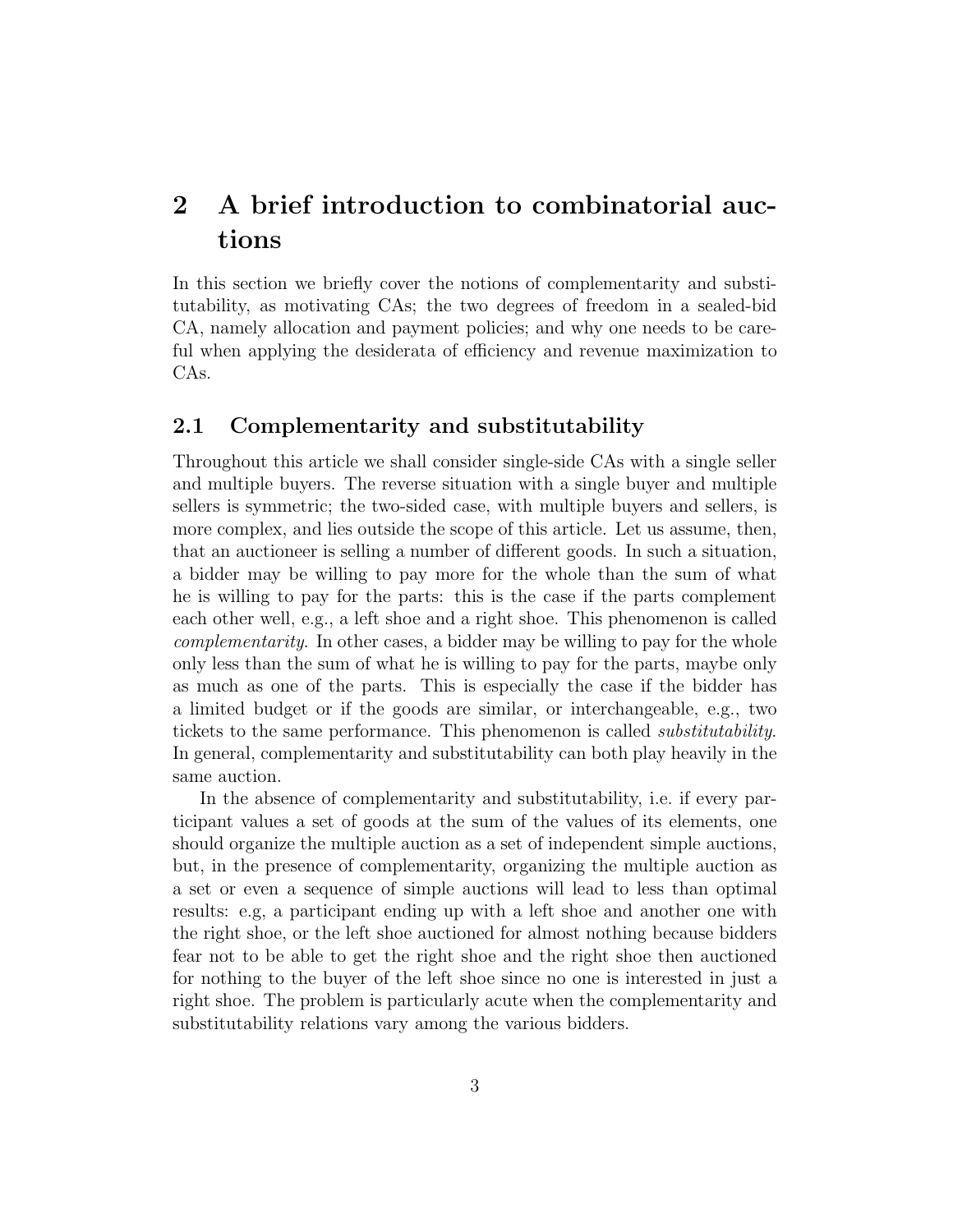#### 2.2 Specifying a combinatorial auction

Several auction designs have been proposed to deal with complementarity and substitutability. The Simultaneous Ascending Auction was devised in connection with the FCC Spectrum Auction mentioned above, but its discussion is beyond the scope of this paper. In this paper, we shall consider only what is perhaps the most obvious approach, which is to allow combinatorial bidding. For the history of combinatorial auctions, see[[18\]](#page-34-0). What does it take to specify a CA? In general, any auction must specify three elements: the bidding rules (that is, what one is allowed to bid for and when), the market clearing rules (that is, when is it decided who bought what and who pays what), and the information disclosure rules (that is, what information about the bid state is disclosed to whom and when).

We will be considering only one-stage, sealed-bid CAs; in these, each bidder submits zero or more bids, the auction clears, and the results are announced. The third element of the specification is thus straightforward: no information is released about other bidders' bids prior to the close of the auction.

The first element of the specification is almost as straightforward: each bidder may submit one or more bids, each of which mentions a subset of the goods and a price. One has to be precise, however, about the semantics of the collection of bids submitted by a single bidder; if I bid \$5 for a and \$7 for b, what does it mean about my willingness to pay for  $\{a, b\}$ ? If I bid \$10 for  ${a, b}$  and \$20 for  ${b, c}$ , what does it mean about my willingness to pay for  $\{a, b, c\}$ ? This is not a mysterious issue, but one needs to be precise about it. We shall return to this issue later when we discuss the notion of a bidder's type.

The scheme above allows one to express complementarity. Bidding for \$5 for a, \$7 for b and \$15 for  $\{a, b\}$  clearly indicates complementarity. On the face of it, though, substitutability cannot be expressed, since bidding \$8 for  $\{a, b\}$ , \$5 for a and \$7 for b does not preclude, under the usual market clearing rules, one being allocated  $a$  and  $b$  separately. However, a simple encoding trick presented in[[3\]](#page-32-0) allows the expression of substitutability, at least partially.

Thus, so far the designer of a combinatorial auction has no discretion. Only the second element of specification, the clearing policy, provides choices. There are two choices to be made here: which goods does every bidder receive, and how much does every bidder pay? We address these below.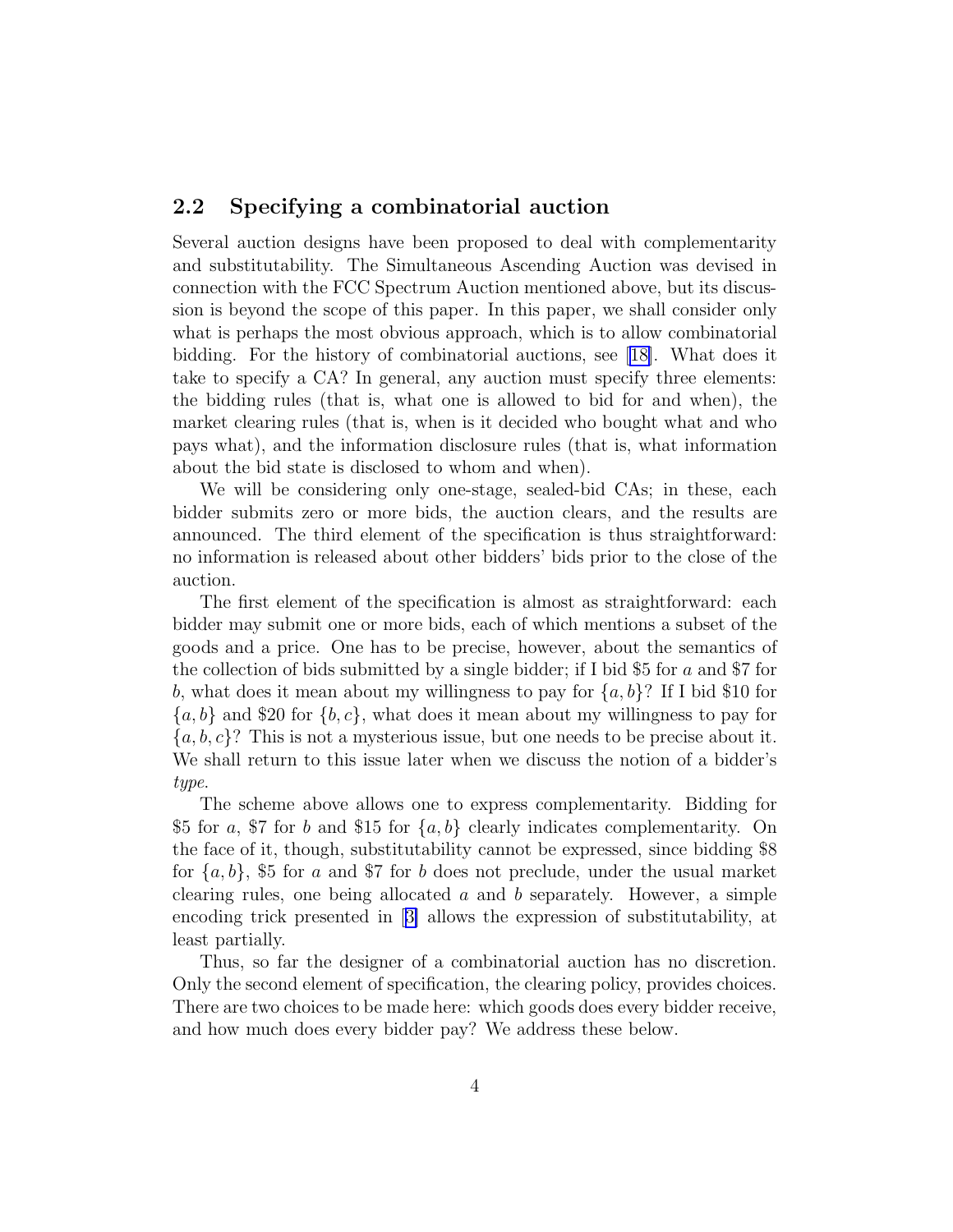#### 2.3 Maximizing efficiency and revenue

The standard yardsticks for auction design, which are sometimes at odds with one another, are guaranteeing efficiency and maximizing (in our case, the seller's) revenue. We shall be concentrating primarily on efficiency in this article, but a very preliminary study of revenue is found in section [13](#page-29-0). Efficiency means that the allocation (of goods and money) resulting from the auction is Pareto optimal: no further trade among the buyers can improve the situation of some trader without hurting any of them. This is typically achieved by ensuring that the clearing rules maximize the sum of the values the various bidders place on the actual allocation decided on by the auctioneer. On the whole, one can expect that an efficient auction, after which the participants are globally satisfied, allows the seller to extract a higher revenue than an inefficient auction after which the level of social satisfaction is lesser. Efficiency, therefore, which may be a goal in itself, may also be a step in the direction of revenue maximization. In fact, this correlation holds only in part and auctions that are maximizing revenue are not always efficient[[16](#page-33-0)]. Nevertheless, we shall seek efficient, at least approximately, auction mechanisms.

Note four problems here. We have already mentioned that bidders specify bids, not their profile of preferences over bundles. This does not pose a real challenge, so long as one is clear about the meaning of those bids. The second one is that those profiles of preferences over bundles do not allow for a full specification of preferences about the outcomes of the auction, i.e. the resulting allocation. A bidder cannot express externalities, e.g. that he would prefer, if he does not get a specific good, this good to be allocated to bidder  $X$  and not to bidder  $Y$ . Third, we have an optimization problem on our hand; as it turns out, it is an NP-hard optimization problem that cannot be even approximated in a feasible way, in the worst case. This means that for all practical purposes there does not exist a polynomial-time algorithm for computing the optimal allocation, or even for computing an allocation that is guaranteed to be off from optimal by at most a constant, any given constant. The fourth and deepest problem is that the optimization is supposed to happen over the bidder's true valuations, as opposed to merely their bid amounts, but that information is not available to the auctioneer and the bidder will reveal this information only if it is in his/her best interest.

An ingenious method, discussed in the next section, has been developed in game theory to overcome the fourth problem. The problem is that not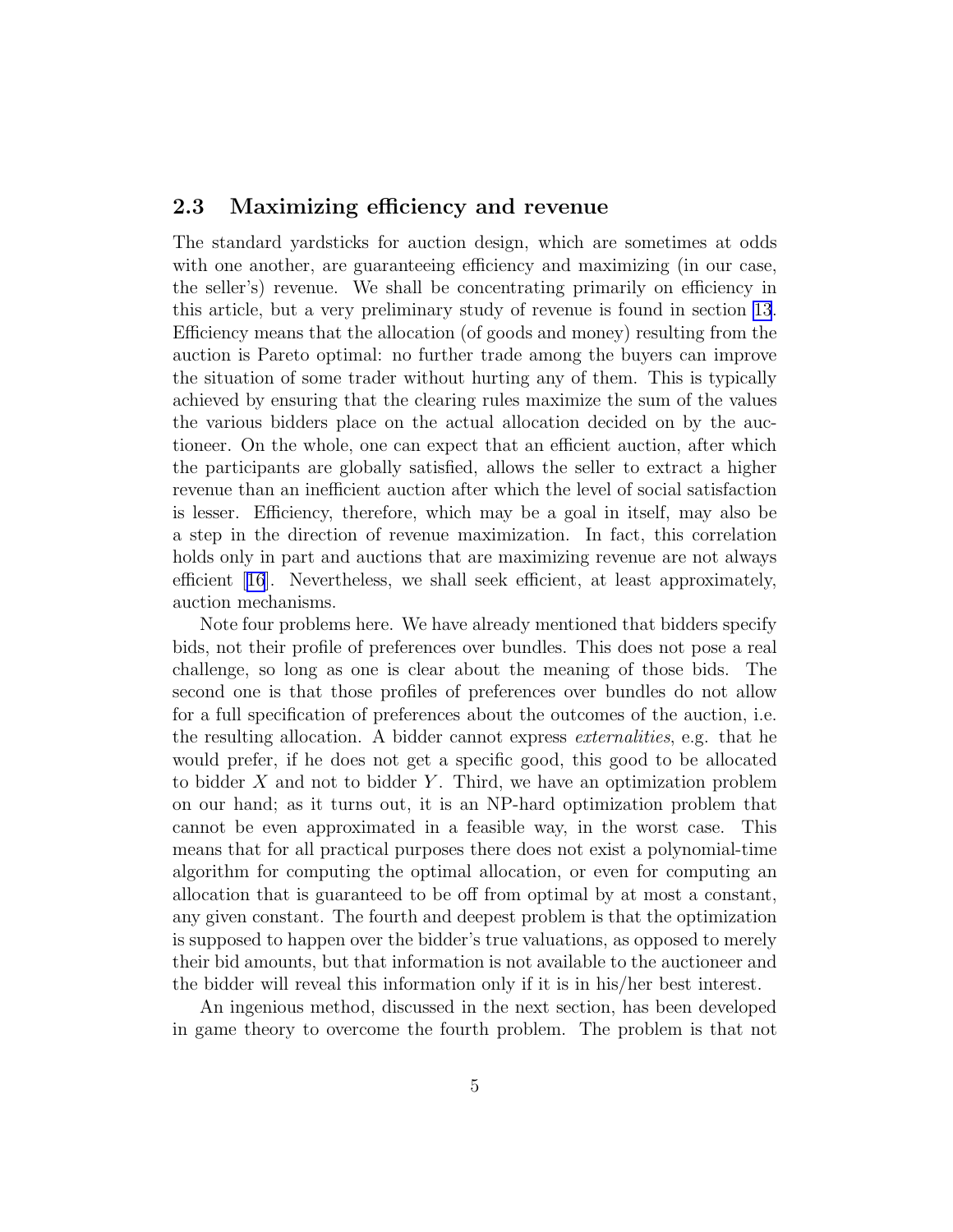only does it not address the second problem, it actually mildly exacerbates it by requiring that the optimization be performed once for each bidder. The primary goal of this paper is to devise a method which promises good (albeit sub-optimal) efficiency, while being computationally feasible. In a nutshell, the goal is to simultaneously ensure economic and computational efficiency.

# 3 Mechanism design for CA

In this section, we consider the design of combinatorial auctions as a problem of designing a game of incomplete information for which the weakly-dominant strategies present a good way of allocating the goods and paying for them. The general setting is that of economic mechanism design: see[[12](#page-33-0), Chapter 23], for example, for an introduction to the field and[[21](#page-34-0)] for a description of auctions in this framework. Contrary to the latter, we shall restrict our description to combinatorial auctions in which no externalities can be expressed. Informally, each bidder sends a message describing (truthfully or not) his preferences, the auctioneer, then, computes the resulting allocation of the goods and the payments, based on the bidders' messages but according to rules known in advance. The mechanism is a *truthful* one if it is in the best interest of the bidders to send messages that truthfully reveal their preferences.

Formally, we consider a set P of n bidders. The indices i,  $j \in i, j \leq n$ , will range over the bidders. Bidders are selfish, but rational, and trying to maximize their utility in the final outcome. A bidder knows his own utility function, i.e. his type, but this information is private and neither the auctioneer nor the other players have access to it. The final result of an auction consists of two elements: an allocation of the goods and a vector of payments from the bidders to the auctioneer, both of which are functions of the bidders' declarations, i.e. bids. Formally, we have a finite set  $G$  of k goods and an allocation is a *partial* function from  $G$  to  $P$ , i.e. a function  $a: G \to P'$ , with  $P' = P \cup \{unallocated\}$ , since we do not insist that all goods be allocated. Notice that the allocations produced by the Generalized Vickrey Auctions of section [4](#page-7-0) and by our Greedy algorithm [7](#page-12-0) are not always total. The set of outcomes, i.e. allocations, is  $\mathcal{O} = P^{G}$ , the set of partial functions from G to P. Since we do not allow for externalities, the set  $\Theta_i$  of the possible types for bidder i is  $\mathbf{R}_{+}^{\ 2}$ , where  $\mathbf{R}_{+}$  is the set of all non-negative real numbers. Notice that such a type allows for both complementarity and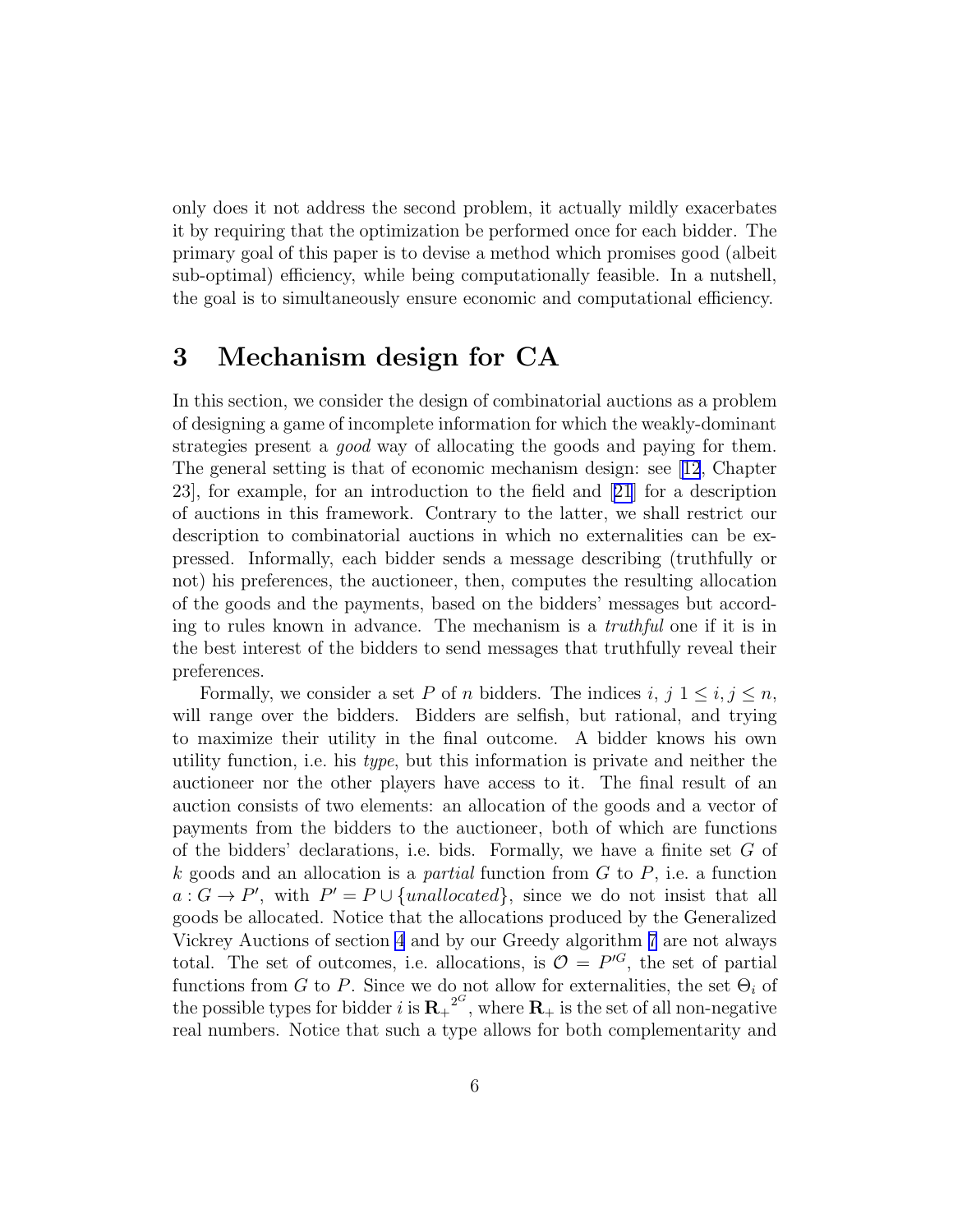<span id="page-6-0"></span>substitutability, but not for externalities. Since the set  $\Theta_i$  does not depend on i, we shall write  $\Theta$ . An element of  $\Theta$  assigns a real non-negative valuation to every possible bundle. The set  $\Theta$  is also the set of messages that bidder i may send. A bidder may send any element of  $\Theta$ , irrespective of his (true) type, i.e. a bidder may lie. We shall typically use  $t$  to denote a (true) type, d to denote a message,  $T$  or  $D$  to denote vectors of  $n$  types and  $P$  for a payment vector, i.e. a vector of  $n$  non-negative numbers.

Since we assume the Independent Value Model and Quasi-Linear utilities, fairly standard assumptions in the field, the utility, for a bidder of type t, of bundle  $s$  and payment  $x$  is:

$$
u = t(s) - x \tag{1}
$$

Definition 1 A (direct) mechanism for combinatorial auctions consists of

- an allocation algorithm f that picks, for each vector D (D is a vector of declared types), an allocation  $f(D)$ ,
- a payment scheme p that determines, for each vector D a payment vector  $p(D)$ :  $p_i(D)$  is paid by bidder i to the auctioneer.

Let us denote the bundle obtained by  $i$  as:

$$
g_i(D) = f(D)^{-1}(i)
$$
 (2)

*Notation*: In general  $g_i$  depends on the allocation algorithm f, but when f is clear from the context we shall abuse the notation and treat  $g_i$  as a direct function of the bid vector,  $D$ . Equation 1 implies that if bidder i has (true) type t, his utility from the mechanism is:

$$
u_i = t(g_i(D)) - p_i(D),
$$
\n(3)

where  $D = \langle d_1, \ldots, d_n \rangle$  is the vector of declarations.

The first term of this sum,  $t(g_i(D))$  is often called the valuation of i:  $v_i(f(D), t)$ . The game-theoretic solution concept used throughout this paper is that of a weakly-dominant strategy, that is a strategy that is as good as any other for a given player, no matter what other players do. This is in contrast with the weaker and more common notion of Nash equilibria. The particular property we would like to ensure for our mechanism is that the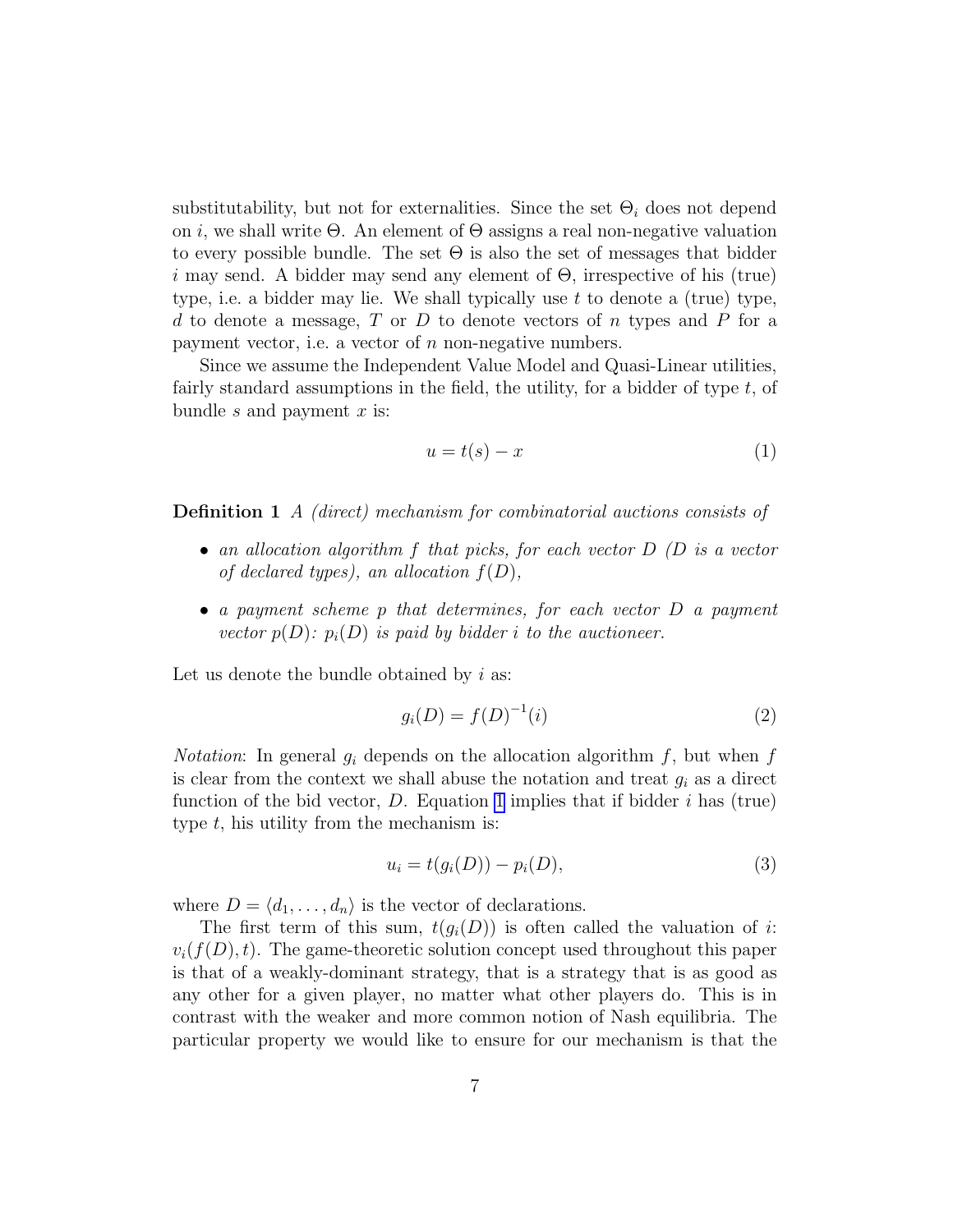<span id="page-7-0"></span>dominant strategy for each player is to bid his true valuation; in other words, no bidder can be better-off by lying, no matter how other bidders behave. This is obviously a very strong requirement.

A mechanism is truthful if no bidder can be better-off by lying, even if other bidders lie. This is a very strong requirement, making for a very sturdy mechanism.

**Definition 2** A mechanism  $\langle f, p \rangle$  is truthful if and only if for every  $i \in P$ ,  $t \in \Theta$  and any vector D of declarations, if D' is the vector obtained from D by replacing the *i*-th coordinate  $d_i$  by t, then:  $t(g_i(D')) - p_i(D') \ge t(g_i(D)) - p_i(D)$ .

In the definition above,  $t$  is the true type of bidder  $i$  and  $D$  is a vector of declared types. The term  $t(g_i(D))$  represents the true satisfaction i receives from the allocation resulting from declarations  $D$  and  $t(g_i(D'))$  represents his true satisfaction from the allocation that would have been obtained had i been truthful.

# 4 The generalized Vickrey auction

A very general method for design truthful mechanisms has been devised by Clarke and Groves [\[1](#page-32-0), [5](#page-33-0)]. Applied to combinatorial auctions it generalizes the second price auctions of Vickrey [\[22](#page-34-0)]. We shall now describe those generalized Vickrey auctions, prove that the mechanism described is truthful and then discuss the complexity issues that render those auctions unfeasible when  $k$ , the number of goods, is large. Generalized Vickrey Auctions (GVAs) appear to be part of the folklore of mechanism design. A description of a more general type may be found in [\[11](#page-33-0), [21\]](#page-34-0); we adopt a special case of it, one which does not allow for externalities.

In a GVA, the allocation chosen maximizes the sum of the declared valuations of the bidders, each bidder receives a monetary amount that equals the sum of the declared valuations of all other bidders, and pays the auctioneer the sum of such valuations that would have been obtained if he had not participated in the auction. A way to describe such an auction, in which  $i$ does not participate, is to consider the auction in which bidder  $i$  declares a zero valuation for all possible bundles. A bidder with zero valuation for all bundles has no influence on the outcome.

Formally, given a vector D of declarations, the generalized Vickrey auction defines the allocation and payment policies as follows (notice that  $a^{-1}(i)$ )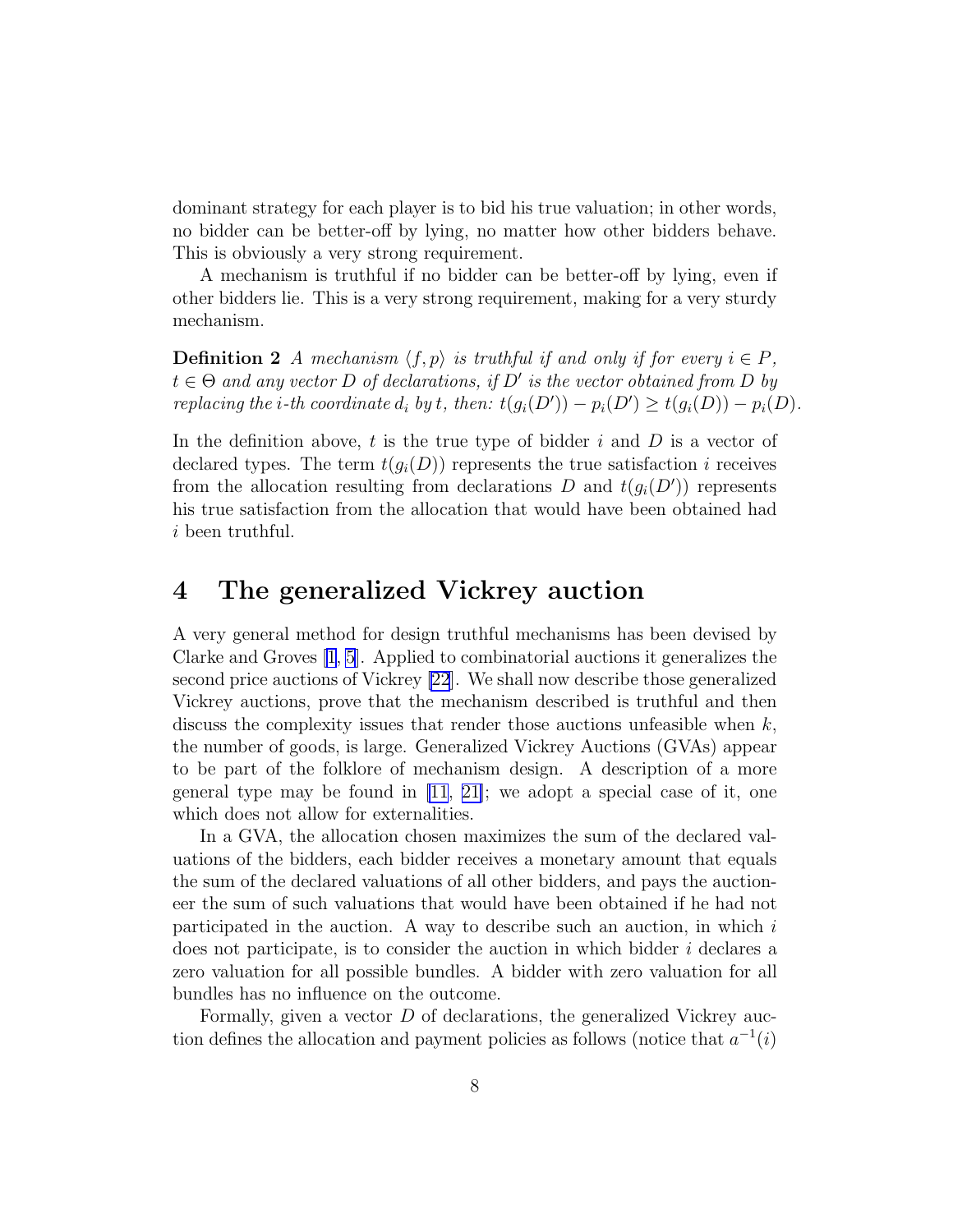<span id="page-8-0"></span>is the bundle allocated to i by allocation  $a$ , and that  $g_i$  is defined in Equation [2\)](#page-6-0):

$$
f(D) = \operatorname{argmax}_{a \in \mathcal{O}} \sum_{i=1}^{n} d_i(a^{-1}(i)),
$$
 (4)

$$
p_j(D) = -\sum_{i=1, i \neq j}^{n} d_i(g_i(D)) + \sum_{i=1, i \neq j}^{n} d_i(g_i(Z))
$$
\n(5)

where  $Z_i = D_i$  for any  $i \neq j$  and  $Z_j(s) = 0$  for any bundle  $s \subseteq G$ . Since  $d_i(g_i(Z)) = 0$ , we may as well have written:

$$
p_j(D) = -\sum_{i=1, i \neq j}^{n} d_i(g_i(D)) + \sum_{i=1}^{n} d_i(g_i(Z))
$$
\n(6)

A proof of the truthfulness of the Clarke-Groves-Vickrey mechanism may be found, for example in[[12](#page-33-0), Proposition 23.C.4]. We include the proof here only to stress how easy it is.

Theorem 1 The generalized Vickrey auction is a truthful mechanism.

**Proof:** Assume  $j \in P$ ,  $t \in \Theta$ , D is a vector of declarations, and  $D'_i = D_i$  for any  $i \neq j$  and  $D'_j = t$ . By Equation 4,

$$
\sum_{i=1}^{n} d'_{i}(g_{i}(D')) \geq \sum_{i=1}^{n} d'_{i}(g_{i}(D)).
$$

But, for  $E = D, D'$  we have:

$$
d'_{i}(g_{i}(E)) = d_{i}(g_{i}(E)),
$$
 if  $i \neq j$  and  $d'_{j}(g_{j}(E)) = t(g_{j}(E)).$ 

Therefore,

$$
t(g_j(D')) - p_j(D') + \sum_{i=1, i \neq j}^n d_i(g_i(Z)) \ge t(g_j(D)) - p_j(D) + \sum_{i=1, i \neq j}^n d_i(g_i(Z))
$$
  
and  $t(g_j(D')) - p_j(D') \ge t(g_j(D)) - p_j(D)$ .

Notice that the second term in the payment of j does not depend on j's declaration and is therefore irrelevant to his decision on what to declare. A feature of the GVA is that no truthful bidder's utility can be negative.

**Proposition 1** If j is truthful, his utility  $u_j$  in the GVA is non-negative.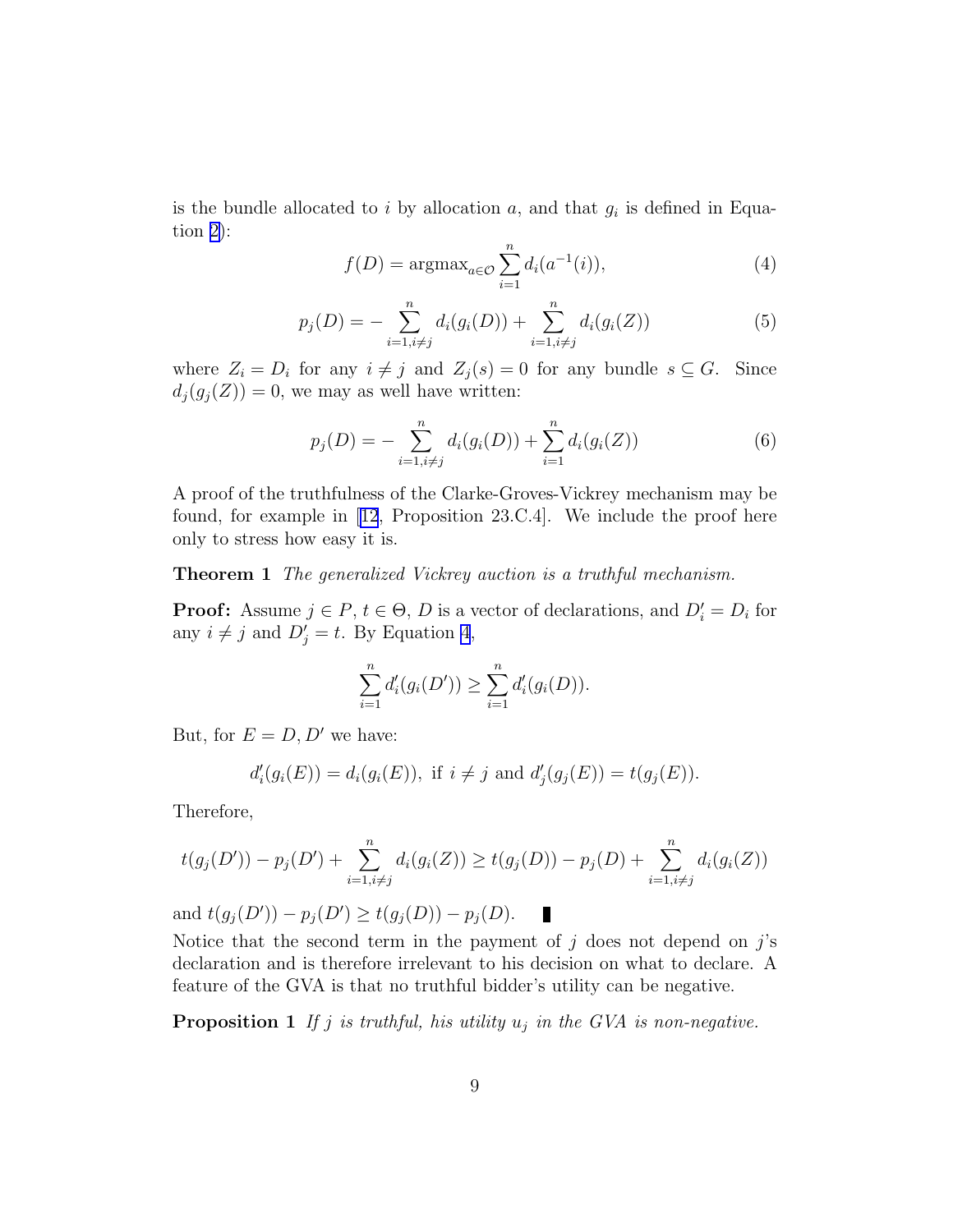<span id="page-9-0"></span>**Proof:** By Equation [3,](#page-6-0) since j is truthful, by Equation [6](#page-8-0) and finally by Equation [4](#page-8-0):

$$
u_j = d_j(g_j(D)) + \sum_{i=1, i \neq j}^n d_i(g_i(D)) - \sum_{i=1}^n d_i(g_i(Z)) = \sum_{i=1}^n d_i(g_i(D)) - \sum_{i=1}^n d_i(g_i(Z)) \ge 0
$$

Since bidders truthfully declare their type and the allocation maximizes the sum of the declared utilities, in a GVA, the allocation maximizes the sum of the true valuations of the bidders, i.e. the social welfare. In a quasi-linear setting, this is equivalent to Pareto optimality. Therefore a GVA is Pareto optimal. The mechanism to be presented in section [10](#page-22-0) only approximately maximizes the sum of the true valuations of the bidders, and is not Pareto optimal.

As we discuss in the following sections, it is known that algorithmic complexity considerations imply that Pareto optimality cannot be feasibly attained. Specifically, ensuring Pareto efficiency requires solving an intractable optimization problem. This is true even if we restrict the class of bidders severely, as we propose in section 5.

## 5 Single-minded bidders

As is customary, we shall consider that any algorithm whose running-time is polynomial in k and n is feasible, but any algorithm whose running-time is not polynomial in k or in n is unfeasible. The size of the set  $\mathcal O$  of allocations is exponential in k, if there are at least two bidders, and the set  $\Theta$  of possible types is doubly-exponential in  $k$ . Since, in a direct mechanism (we consider no others), the message that a bidder sends describes one specific element (type) of Θ, a bidder needs an exponential number of bits to describe his type: the length of the messages sent in any such mechanism, and in a generalized Vickrey auction, is exponential in  $k$ , therefore unfeasible. The design of a feasible version of the GVA must begin, therefore, by reducing the set of possible types to some set of singly-exponential size. All implementations of auctions assume that the bidders express their preferences by a small set of bids. We shall start with a most sweeping restriction: in Section [11](#page-24-0) we shall consider relaxing this restriction.

We shall assume that bidders are single-minded and care only about one specific (bidder-dependent) set of goods: if they do not get this set they value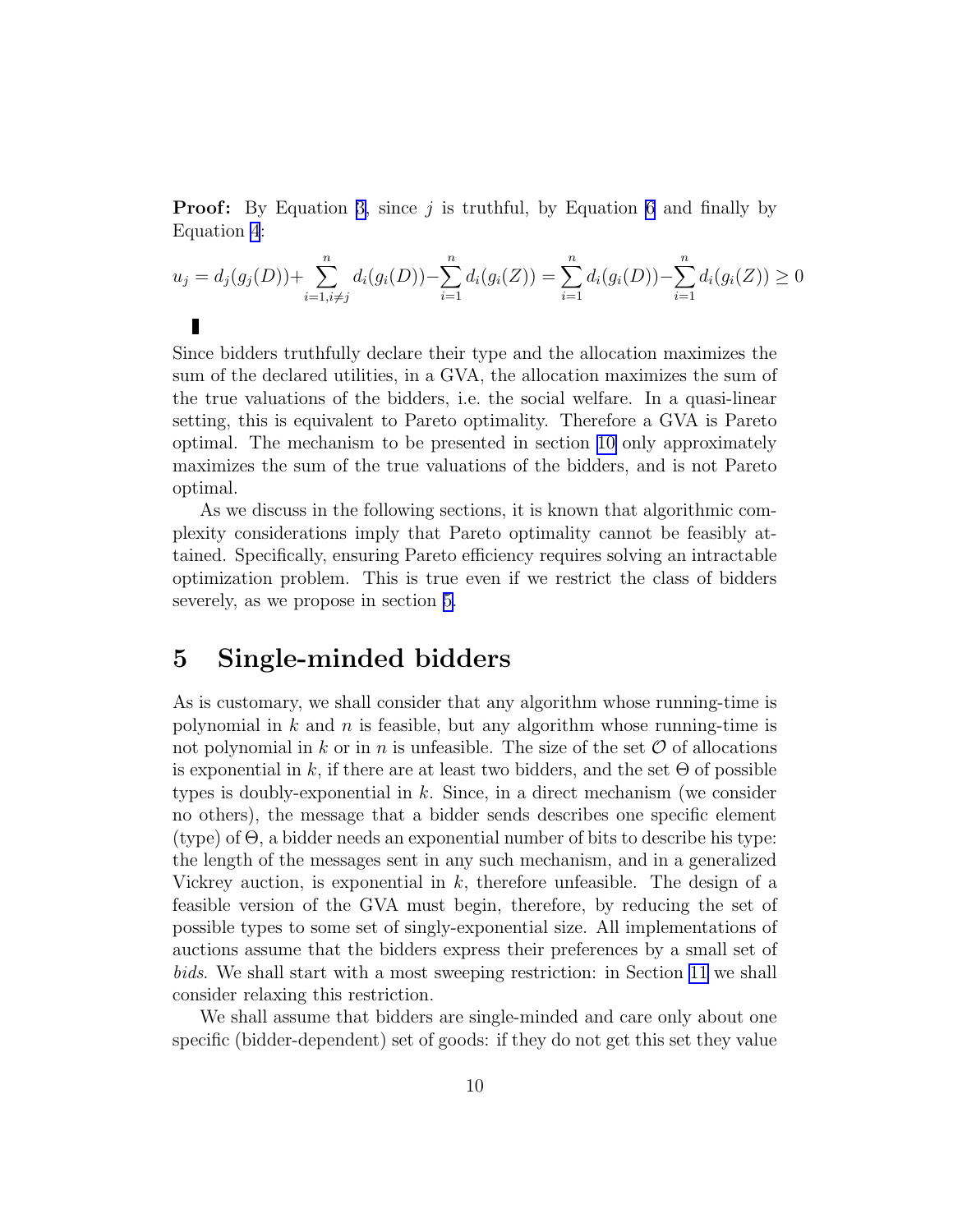the outcome at the lowest possible value: 0. In other words, our bidders are restricted to one single bid.

**Definition 3** Bidder i is single-minded if and only if there is a set  $s \subset G$  of goods and a value  $v \in \mathbf{R}_+$  such that its type t can be described as:  $t(s') = v$ if  $s \subseteq s'$  and  $t(s') = 0$  otherwise.

We shall denote by  $\langle s, v \rangle$  the type just described. Note that a single-minded bidder enjoys free disposal. We shall assume, in most of this paper, that all bidders are single-minded, i.e. there are sets of goods  $s_i$  and non-negative real numbers  $v_i$  such that bidder *i* is of type  $\langle s_i, v_i \rangle$ . We shall denote by  $\Sigma$ the set of all single-minded types. The size of the set  $\Sigma$ , contrary to the size of  $\Theta$ , is singly-exponential in k. A string of polynomial size will be enough to code the declarations of the bidders: it will describe a set of goods and a value. In this setting, we identify bids and bidders.

Note that in a simple auction, i.e.  $k = 1$ , a bidder is single-minded if he values at 0 all allocations in which he does not obtain the good and at some non-negative value the allocation in which he gets the good. So, essentially, in a simple auction, a single-minded bidder is a bidder who does not care who gets the object if he does not get it, i.e. has no externalities.

We shall design a feasible truthful mechanism for combinatorial auctions among single-minded bidders. It may at first seem that this is a futile exercise, but at least anecdotal evidence suggests that this single-mindedness is not an uncommon situation. Indeed, R. Wilson [\[23\]](#page-34-0) reports that, in the GVA used for selling timber harvesting rights in New Zealand, the bidders were almost single-minded: they were typically interested in all of the locations in a specific geographical area. It might also seem that this restriction does away with the computational issue; however, as we see in the next section, GVAs are unfeasible even with the restriction to single-minded bidders. In Section [11,](#page-24-0) we shall discuss the generalization of our results to larger families of bidders.

# 6 Unfeasibility of the GVA

Let us now assume that all bidders are single-minded, i.e. the set of all possible types is now  $\Sigma$ . It follows easily from Proposition [1](#page-8-0) that, in a GVA, a single-minded bidder of type  $\langle s, v \rangle$  never pays more than v and pays nothing if he is not allocated the whole set s.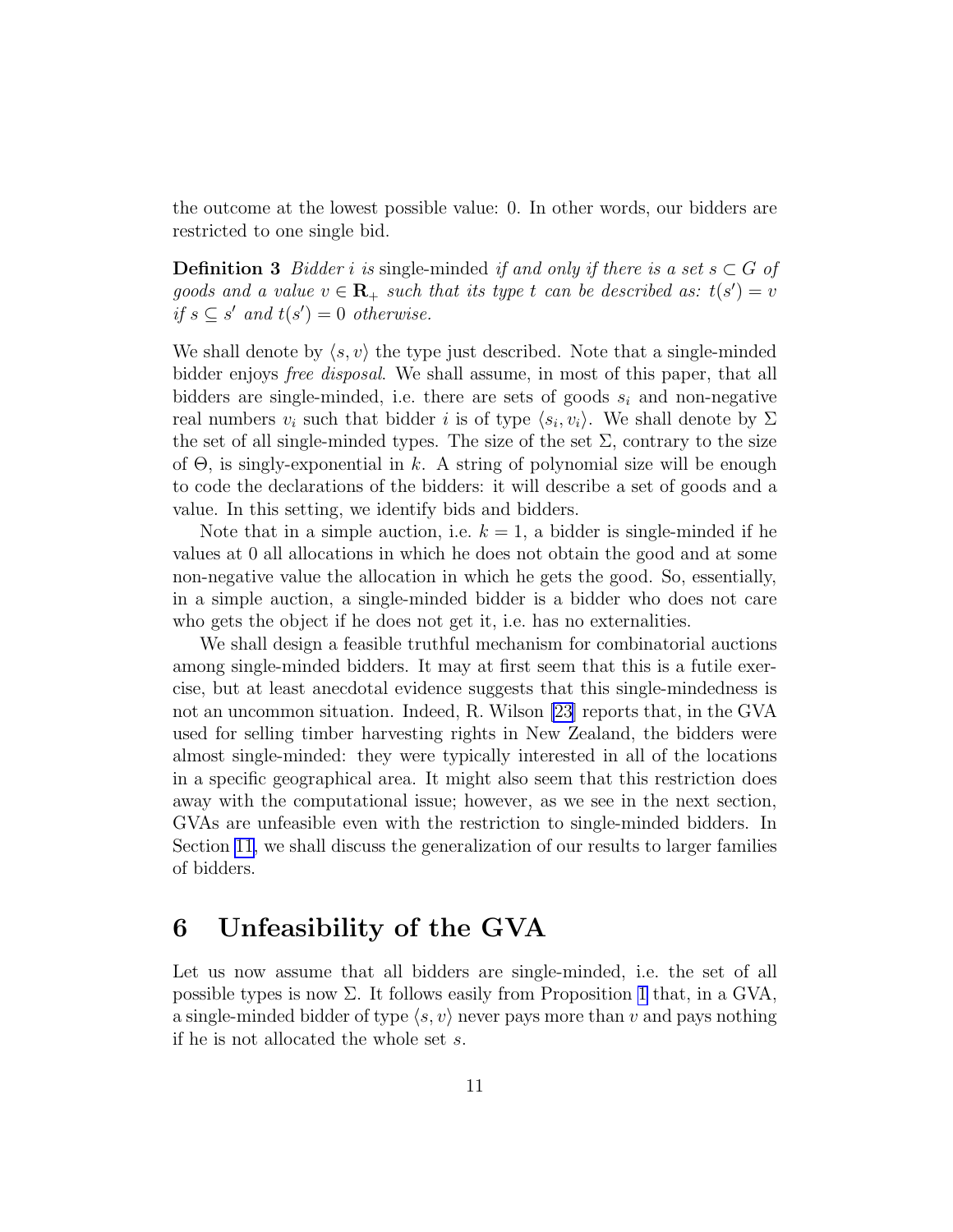<span id="page-11-0"></span>In a GVA, the allocation is the one defined in Equation [4](#page-8-0). Computing this allocation requires optimizing  $\sum_{i=1}^{n} d_i(a)$  over all a's in the set  $\mathcal{O}$  that is of exponential size. One may suspect that this an unfeasible task. Indeed, the problem of finding the allocation of Equation [4](#page-8-0) has been shown in [\[19](#page-34-0)] to be unfeasible. We remark that the restriction to single-minded bidders does nothing to alleviate the problem. Some care is needed in describing the NP-hardness result because we have two parameters to deal with:  $k$ , the number of goods and  $n$ , the number of bidders.

**Theorem 2** Let a single-minded type  $d_i = \langle s_i, v_i \rangle$ ,  $s_i \subseteq G$ ,  $v_i \in \mathbf{R}_+$  be given for each bidder  $i \in P$ . Let  $|G| = k$  and  $|P| = n$ . If k and n grow in a polynomially related way, the problem of finding an allocation a that maximizes  $\sum_{i=1}^{n} d_i(a)$  is NP-hard. Moreover, the existence of a polynomial time algorithm guaranteed to find an allocation whose value is at least  $k^{-1/2+\epsilon}$  times the value of the optimal solution would imply that  $NP = ZPP$ .

A short note on complexity classes: in the above, NP is the class of sets for which membership can be decided non-deterministically in polynomial time and ZPP is the sub-class of NP consisting of those sets for which there is some constant c and a probabilistic Turing machine  $M$  that on input x runs in expected time  $O(|x|^c)$  and outputs 1 if and only if  $x \in L$ . The question of whether  $NP = ZPP$  is a deep open question in theoretical computer science, related with the famous  $P = NP$  question.  $NP = ZPP$  is not known to imply  $P = NP$ , but does imply  $NP = RP = co-RP = co-NP$ .  $P = NP$  obviously implies  $NP = ZPP$ . RP is the class of sets for which membership can be decided in polynomial time by a randomizing algorithm. The class co-RP is the class of sets whose complements are in RP: non-membership can be decided polynomially by a randomizing algorithm. Similarly for co-NP. ZPP is the intersection of RP and co-RP. (end of short note).

**Proof:** The problem at hand may be described as the weighted version of the Set Packing problem of [\[8\]](#page-33-0). Karp shows that Set Packing is NP-hard by reducing the Clique problem to it. The k used in this reduction is of the order of  $n^2$ . A direct reduction of Clique to our allocation problem is obtained in the following way. Given a graph  $G$ , let the goods be the edges and the bids be the vertices. Each vertex requests the edges it is adjacent to for a price of 1. An optimal allocation is a maximal independent vertex set. Håstad [\[7](#page-33-0)] has shown that Clique cannot be approximated within  $|V|^{1-\epsilon}$  unless NP = ZPP. The reduction mentioned above shows our claim.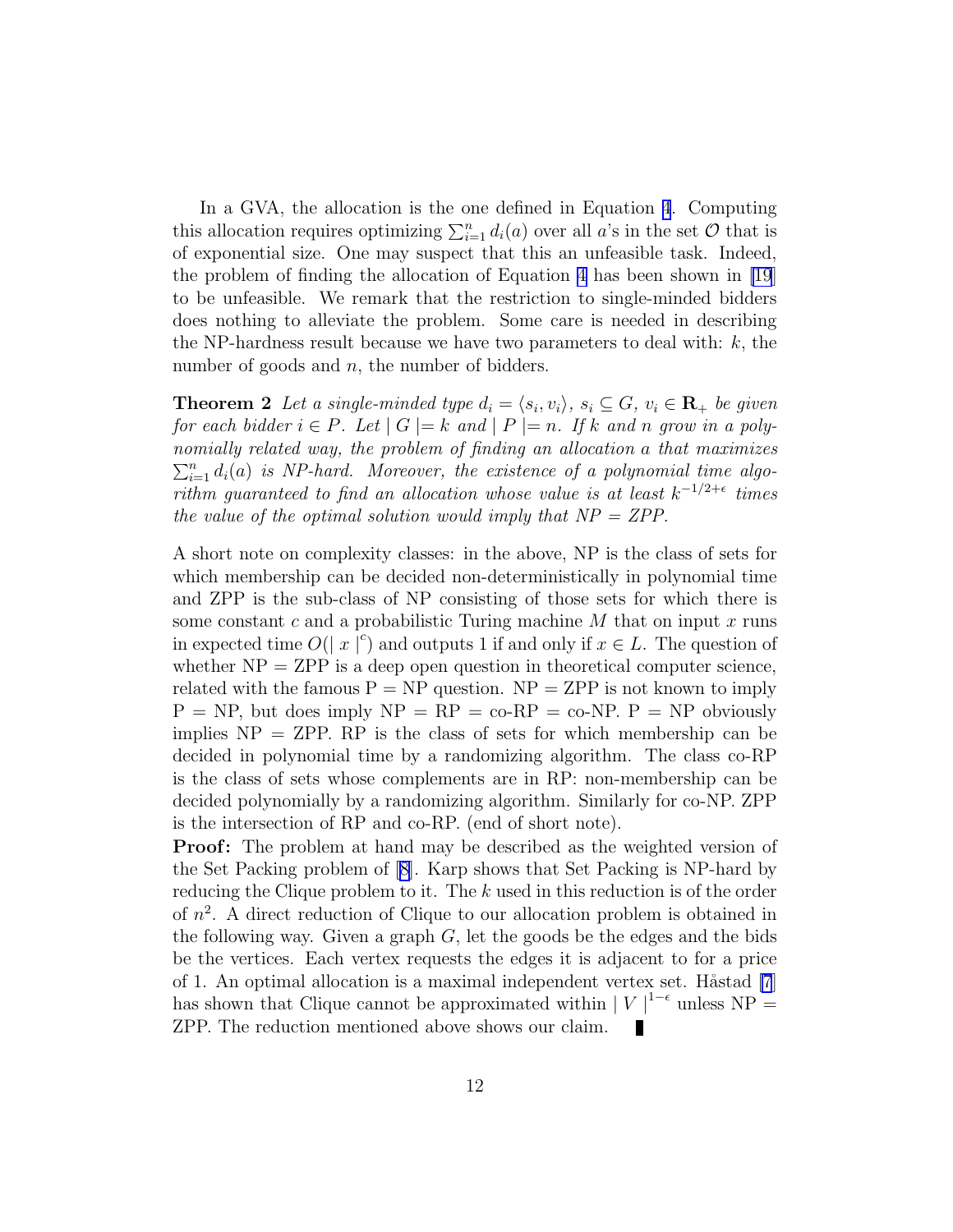<span id="page-12-0"></span>In Theorem [2,](#page-11-0) we required  $k$  and  $n$  to grow in a polynomially related way. This restriction is needed. On one hand, if  $n \leq \log k$ , an optimal allocation may be found in time linear in k. On the other hand, if  $k \leq \log n$ , then dynamic programming provides an optimal allocation in time quadratic in  $n$ ,as shown in [[19\]](#page-34-0).

Let us now consider the significance of Theorem [2.](#page-11-0) Even if (singleminded) bidders declare their type truthfully, we cannot always attain an efficient allocation. Global restrictions on the structure of the set of bidders are considered in [\[19\]](#page-34-0) and shown to allow a polynomial search for the efficient allocation. They restrict the possible types of the bidders to a small subset of  $\Sigma$ , based on some inherent structure of G. It does not seem those restrictions can be met in practice.

If the number of goods is large, we may either find an algorithm that computes the efficient allocation but may, in the worst cases, never terminate (for all practical purposes) or settle for an algorithm that provides a sub-efficient allocation. Both ideas have been proposed in [\[3](#page-32-0), [20\]](#page-34-0). But the impact of such an approximation on the quality of the mechanism, i.e. its truthfulness, or the revenue it generates, has not been studied. A pioneering study of the properties of approximate mechanisms, but not for combinatorialauctions, may be found in  $[17]$  $[17]$  $[17]$ . In section 7, we shall provide a feasible approximation algorithm that appears to be very effective in practice and, in section [10,](#page-22-0) we shall describe a payment scheme, different from the GVA's, that guarantees truthfulness. The payment scheme is carefully tailored to the specific approximation algorithm.

## 7 The greedy allocation

Since an efficient solution seems out of reach, we shall look for an approximately efficient solution. We shall propose a family of algorithms that provide such an approximation. Each of those algorithms runs in almost linear time in  $n$ , the number of single-minded bidders. One algorithm of the family guarantees an approximation ratio of  $k^{-1/2}$ .

A single-minded bidder declaring  $\langle s, a \rangle$ , with  $s \subseteq G$  and  $a \in \mathbb{R}_+$  will be said to put out a bid  $b = \langle s, a \rangle$ . We shall use  $s(b)$  and  $a(b)$  to denote the components of b and call  $a(b)$  the amount of the bid b. As explained in section [5](#page-9-0), we identify bids and bidders. Two bids  $b = \langle s, a \rangle$  and  $b' = \langle s', a' \rangle$ conflict if  $s \cap s' \neq \emptyset$ .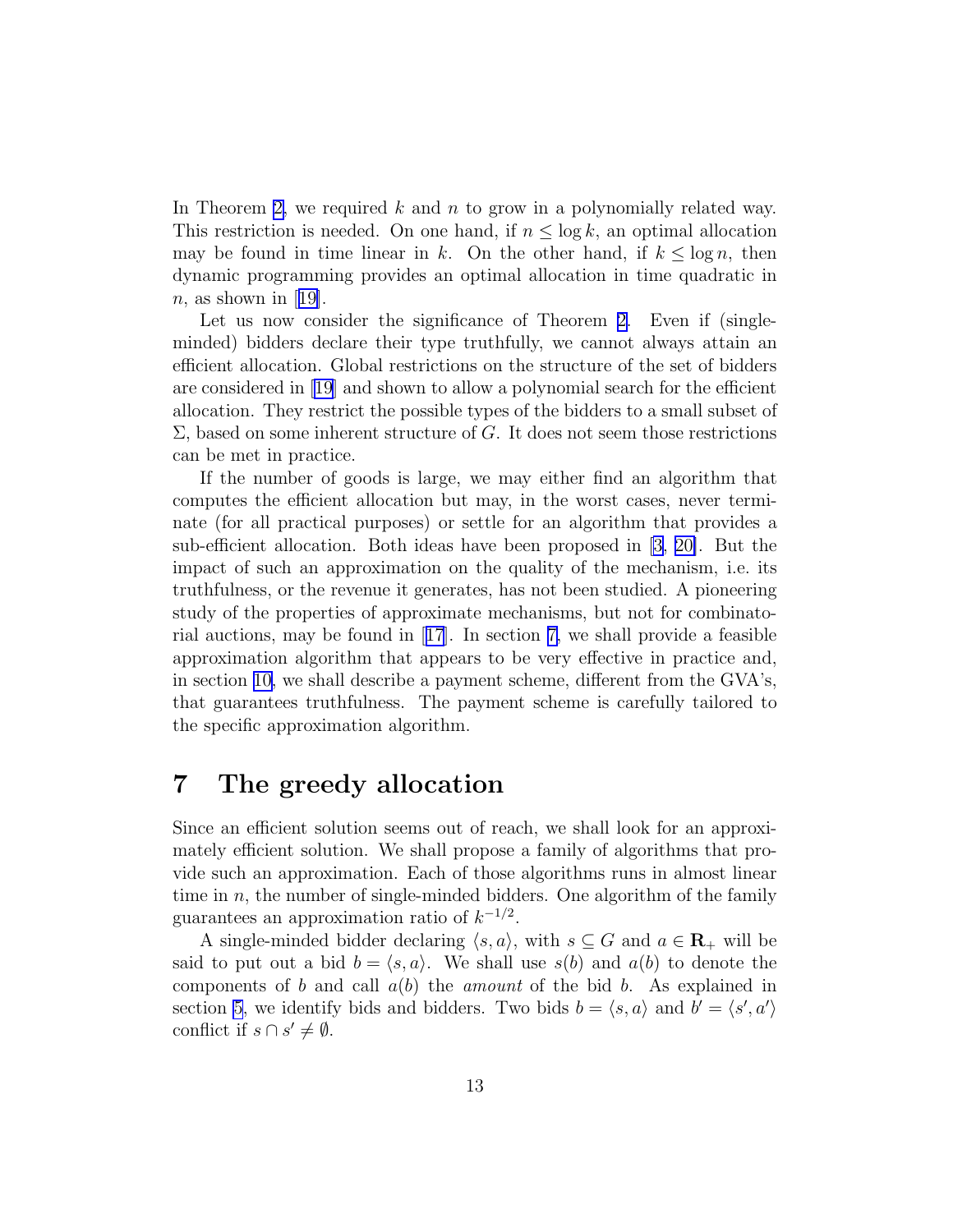The algorithms we consider execute in two phases.

- in the first phase, the bids are sorted by some criterion. The algorithms of the family are distinguished by the different criteria they use. Since there are *n* bids, this phase takes time of the order of  $n \log n$ . We assume a criterion, i.e. a norm is defined and the bids are sorted in decreasing order following this norm. Since we shall have, in Theorem [5](#page-23-0), to compare the sorted lists of bids of slightly different auctions, we also assume a consistent treatment of ties, i.e., bids with equal norms. Formally, we shall assume that no two different bids have the same norm, i.e., there are no ties.
- in the second phase, a greedy algorithm generates an allocation. Let L be the list of sorted bids obtained in the first phase. The first bid of L, say  $b = \langle s, a \rangle$  is granted, i.e. the set s will be allocated to b and then the algorithm examines each bid of  $L$ , in order, and grants it if it does not conflict with any of the bids previously granted. If it does, it denies, i.e. does not grant, the bid. This phase requires time linear in  $n$ .

The use of such a greedy scheme is very straightforward and speedy. We shall now discuss its efficiency: how efficient is the allocation generated? The efficiency of the allocation generated depends obviously both on the criterion used in the first phase and on the types of the bidders, or on the distribution with which the bidders are generated. It is clear that, to obtain allocations close to efficiency, one should use a norm that pushes bids that have a good chance to be part of an efficient allocation toward the beginning of the list L. The amount of a bid is a good criterion in this respect: we want bids with higher amounts to have a larger norm than bids with lower amounts, at least when the bids are for the same set of goods. Similarly, leaving the amount of a bid unchanged but making its bundle a smaller set (inclusionwise), should also increase the norm. We shall require that changing  $s$  to  $s'$ with  $s' \subset s$  or changing v to v' with  $v' > v$  increase the norm of a bid. Let us call this property *bid-monotonicity*. This is the only requirement we shall make. Many criteria satisfy it.

In real-life situations, one can typically find a suitable natural norm related to the economic parameters of the bundle that measures the a-priori attractiveness of the bid (for the auctioneer). In the FCC auction, goods (licenses) are characterized by the population they cover. The (inverse of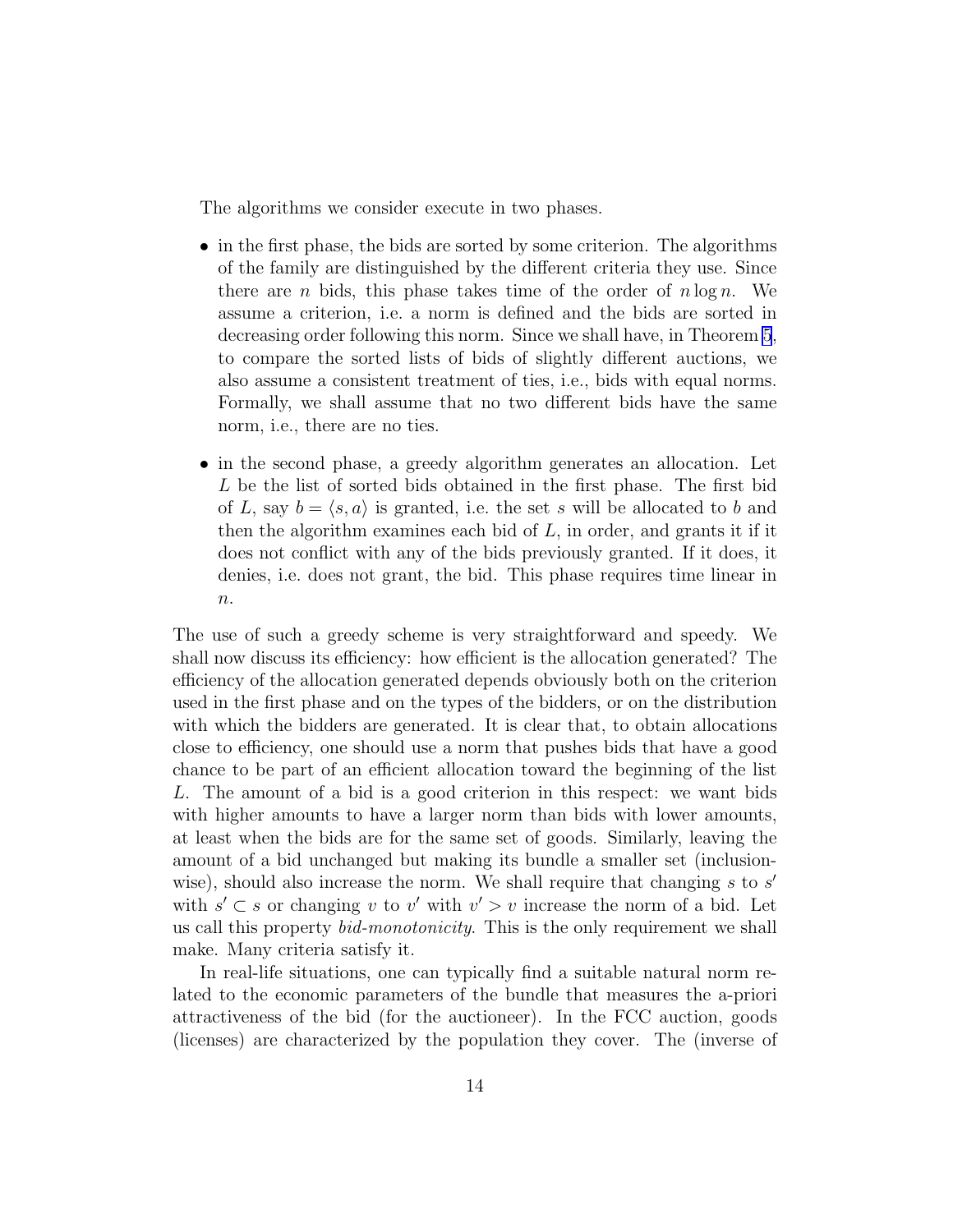<span id="page-14-0"></span>the) sum of those populations is a good indicator. In the abstract, if we know nothing concrete about the goods, our best bet is to use the size of the set of goods mentioned in a bid. We shall look in particular at the average-amount-per-good measure.

# **Definition 4** The average amount per good of a bid  $b = \langle s, a \rangle$  is  $\frac{a}{|s|}$ .

Sorting the list L by descending average amount per good is a very reasonable idea. But many other possibilities may be considered. Sorting  $L$  by descending amounts for example, or, more generally sorting L by a criterion of the form  $\frac{a}{|s|^l}$  for some number  $l, l \geq 0$ , possibly depending on k. All such criteria satisfy bid-monotonicity.

How good is the greedy allocation in comparison with the optimal one? For  $l = 1$ , the worst case may be analyzed without much difficulty. The ratio between the total value of the optimal allocation and that of the allocation found by the greedy algorithm cannot be larger than  $k$ , and this bound is tight. As usual in this sort of situations, on the average, on realistic distributions of bids, the performance of the greedy allocation scheme is much better than the lower bound above. We have been able to perform a full analysis of the worst case performance of those norms for different l's and found out that  $l = 1/2$  is best: it guarantees an approximation ratio of at least  $\sqrt{k}$  and, by Theorem [2](#page-11-0), this is, up to a multiplicative constant, essentially, the best approximation ratio one can hope for a polynomial-time algorithm. The  $\sqrt{k}$  upper-bound improves on the previously best known result of [\[6](#page-33-0)] by a factor of 2. The following has, since, been generalized to multi-unit combinatorial auctions in [\[4](#page-32-0)].

**Theorem 3** The greedy allocation scheme with norm  $\frac{a}{|s|^{1/2}}$  approximates the optimal allocation within a factor of  $\sqrt{k}$ .

**Proof:** Assume the bids (i.e., bidders) are  $\langle s_i, a_i \rangle$  for  $i = 1, ..., n$ . Let  $w_i = |s_i|$ . Our norm is:  $r_i = a_i / \sqrt{w_i}$ . Let *OP* be the optimal solution, i.e., the set of bids contained in the optimal solution. The value of the optimal solution is  $\alpha = \sum_{i \in OP} a_i$ . Let GR be the solution obtained by the greedy allocation and  $\beta$  its value:  $\beta = \sum_{i \in GR} a_i$ . We want to show that:

$$
\alpha \le \beta \sqrt{k}.\tag{7}
$$

Notice, first, that we may, without loss of generality, assume that the sets  $OP$  and  $GR$  have no bid in common. Indeed, if they have, one considers the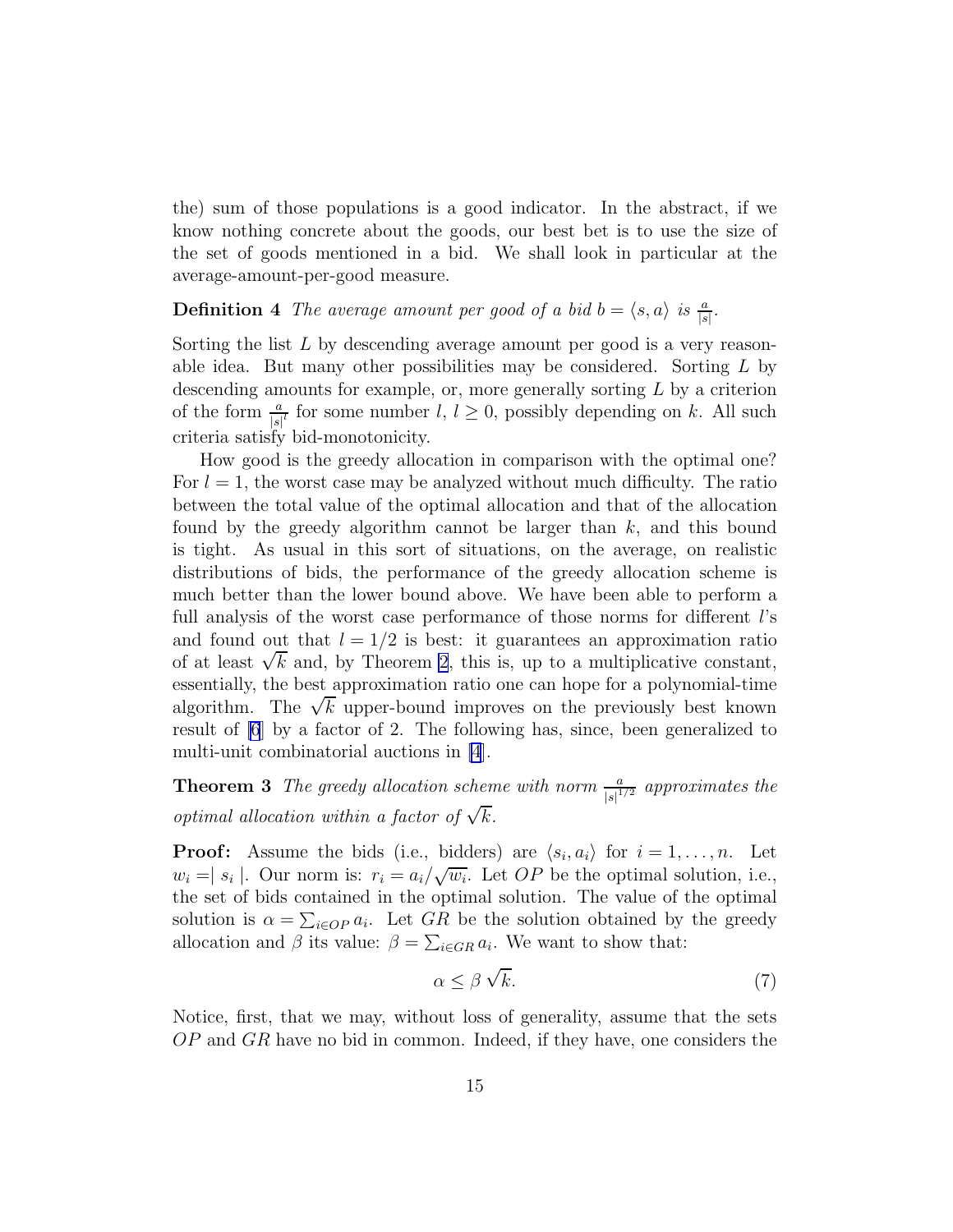problem in which the common bids and all the units they request have been removed. The greedy and optimal solutions of the new problem are similar to the old ones and the inequality for the new smaller problem implies the same for the original problem.

Let us consider  $\beta$ . By elementary algebraic considerations:

$$
\beta = \sum_{i \in GR} a_i \ge \sqrt{\sum_{i \in GR} a_i^2} = \sqrt{\sum_{i \in GR} r_i^2 w_i}
$$

Consider  $\alpha$ . By the Cauchy-Schwarz inequality:

$$
\alpha = \sum_{i \in OP} r_i \sqrt{w_i} \le \sqrt{\sum_{i \in OP} r_i^2} \sqrt{\sum_{i \in OP} w_i}.
$$

The expression  $\sum_{i\in OP} w_i$  represents the total number of goods allocated in the optimal allocation  $OP$  and is therefore bounded from above by  $k$ , the number of goods available. We conclude that:

$$
\alpha \le \sqrt{\sum_{i \in OP} {r_i}^2} \sqrt{k}.
$$

To prove([7\)](#page-14-0), it will be enough, then, to prove that:

$$
\sum_{i \in OP} {r_i}^2 \le \sum_{i \in GR} {r_i}^2 w_i.
$$

Consider the optimal solution OP. By assumption, the bids of OP did not enter the greedy solution GR. This means that, at the time any such bid  $i$  is considered during the execution of the greedy algorithm, it cannot be entered in the partial allocation already built. This implies that there is a good  $l \in s_i$  that has already been allocated in the partial greedy solution, i.e., there is a bid j in GR, with  $r_j \geq r_i$  and  $l \in s_j$ .

A number of different bids from OP may, in this way be associated with the same bid j of GR, but at most  $w_i$  different bids of OP may be associated with bid  $j$  of  $GR$ , since the sets of goods requested by two different bids of  $OP$  have an empty intersection. If  $OP_j$  is the set of bids of  $OP$  that are associated with bid  $j$ :

$$
\sum_{i \in OP_j} {r_i}^2 \leq {r_j}^2 w_j.
$$

П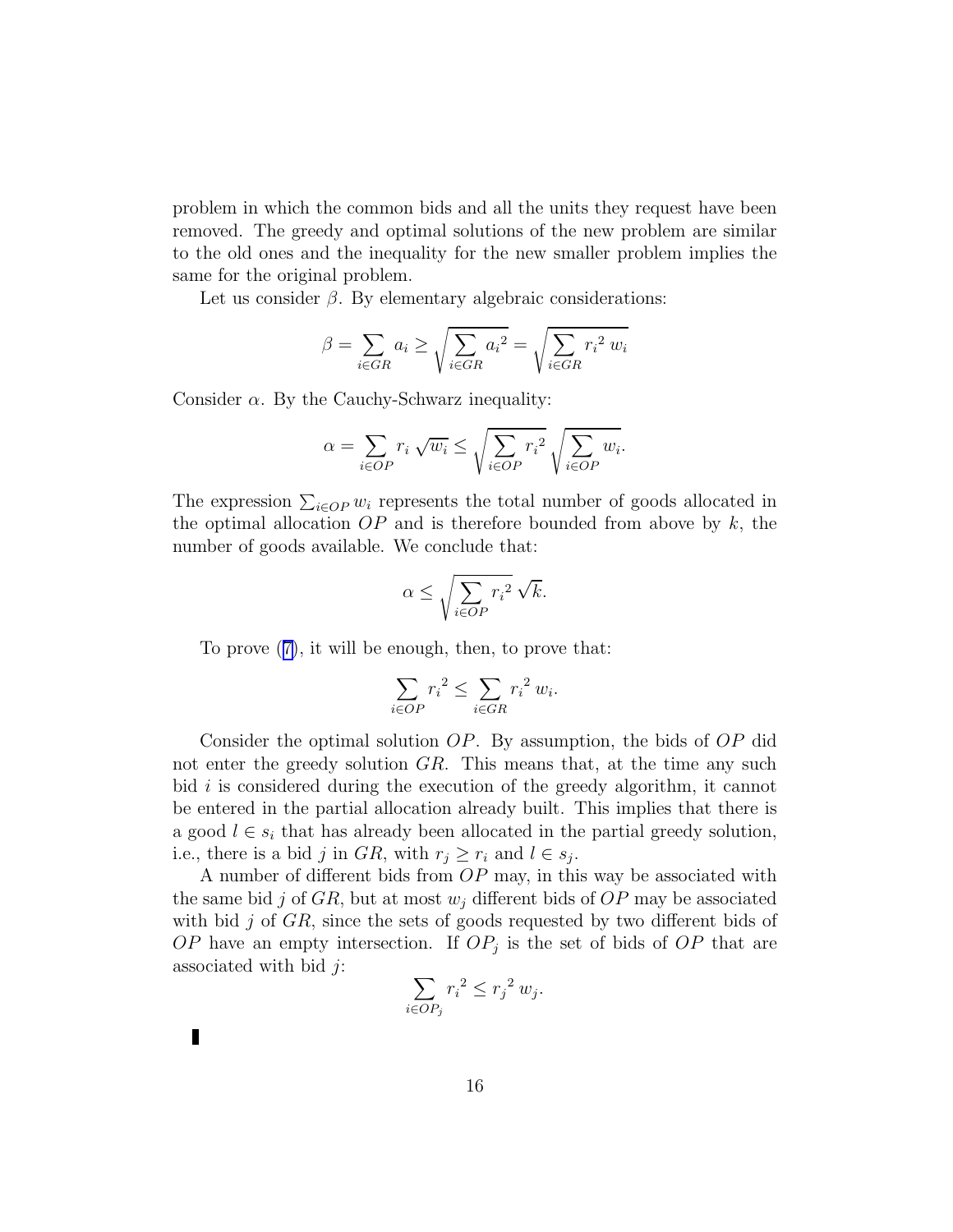<span id="page-16-0"></span>In other words, the greedy scheme does not guarantee any fixed ratio of approximation, but guarantees the best achievable ratio (assuming  $NP \neq$ ZPP). Experiments reported about in [\[4](#page-32-0)] have confirmed that, on average for a specific distribution, the greedy algorithm using the norm of Theorem [3](#page-14-0) performs extremely well, much better than the lower bound described in the Theorem. More experiments are necessary to study the average case performance of different norms. In the sequel, all examples will use the average amount per good criterion but it is not difficult to find similar examples for any criterion of the form  $\frac{a}{|s|^l}$ .

Example 1 Assume there are two goods a and b and three bidders Red, Green and Blue. Red bids 10 for a, Green bids 19 for the set  $\{a, b\}$  and Blue bids 8 for b. We sort the bids by decreasing average amount and obtain: Red's bid for a (average 10), Green's bid for  $\{a, b\}$  (average 9.5) and Blue's bid for b (average 8). The greedy algorithm grants Red's bid for a, denies Green's bid for  $\{a, b\}$  since it conflicts with Red's and grants Blue's bid for b. The allocation is not efficient. The efficient allocation grants Green's bid for  $\{a, b\}$  and denies both other bids.

Our goal is to devise truthful mechanisms for combinatorial auctions among single-minded bidders. Given a suitable greedy allocation, can one find a payment scheme that makes the pair a truthful mechanism?

# 8 Greedy allocation and Clarke's payment scheme do not make a truthful mechanism, even for single-minded bidders

In section [10,](#page-22-0) a mechanism based on the greedy allocation will be built and shown to be truthful if all bidders are single-minded. In this section, we show that the use of Clarke's payment scheme, used in the GVA and described in Equation [5,](#page-8-0) in conjunction with the greedy allocation does not make for a truthful mechanism, even if bidders are single-minded. In other terms, if the greedy allocation and Clarke's payment scheme are used, a bidder may have an incentive to lie about his valuation. The payment scheme used in the truthful mechanism of section [10](#page-22-0) is different from Clarke's. This is in stark contrast with the almost universal use of Clarke's scheme for devising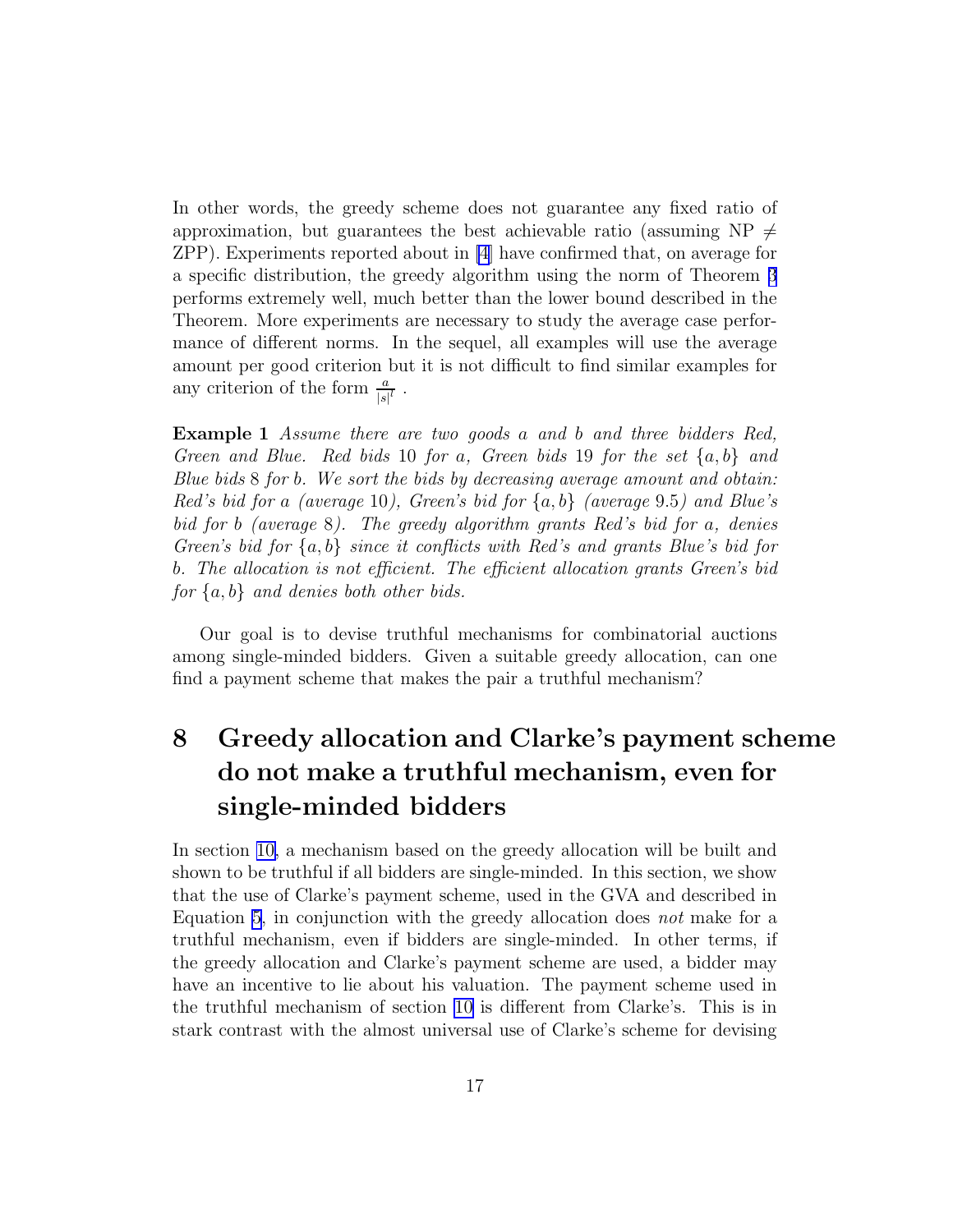<span id="page-17-0"></span>mechanisms that are truthful in dominant strategies. Even in  $|17|$  where approximate mechanisms are shown to be truthful, the payment schemes are Clarke's scheme.

A very simple example will suffice.

Example 2 As in Example [1](#page-16-0), there are two goods a and b and three bidders Red, Green, and Blue. Red bids 10 for a, Green bids 19 for the set  $\{a, b\}$ and Blue bids 8 for b. The greedy algorithm grants Red's and Blue's bids and denies Green's bid, i.e.  $f(D)(a) = Red$  and  $f(D)(b) = Blue$ . We shall now compute Red's payment. For this allocation we have the following declared valuations:  $v_{Blue} = 8$  and  $v_{Green} = 0$ . If Red had bid zero, the greedy algorithm would have granted Green's bid and denied Blue's bid. Therefore, the allocation  $f(Z)$  is defined by:  $f(Z)(a) = f(Z)(b) = Green$ , where  $v_{Blue} = 0$ and  $v_{Green} = 19$ . Clarke's payment scheme gives to Red: 8 – 0 for Blue and 0−19 for Green, i.e. Red pays 11. Red ends up paying more than the amount he declared. If Red has been truthful and his valuation is indeed 10, his utility is −1. He would have been better off lying, under-bidding at, say 9, or 0. In such a case the greedy algorithm would have granted Green's bid and denied Blue's and Red's bids and the payment to Red would have been zero, making his utility 0, better than  $-1$ .

Since this example is very simple and can be embedded in many more complex situations, we may conclude that, typically, the use of a method that is only approximately efficient is incompatible with the use of a Clarke's payment scheme. The next sections present a positive result: there is a payment scheme (necessarily different from Clarke's) that makes truth-telling a dominant strategy.

# 9 A sufficient condition for a truthful mechanism for single-minded bidders

We shall describe in this section a number of properties of allocation schemes and of payment schemes for combinatorial auctions. Those properties seem natural properties to expect from a truthful mechanism and they are satisfied by the GVA. We shall then show that any mechanism that satisfies those properties is truthful. In the literature, incentive-compatibility (i.e., truthfulness) seems to have been considered only in connection with efficient mechanisms, i.e., mechanisms that allocate the goods in an optimal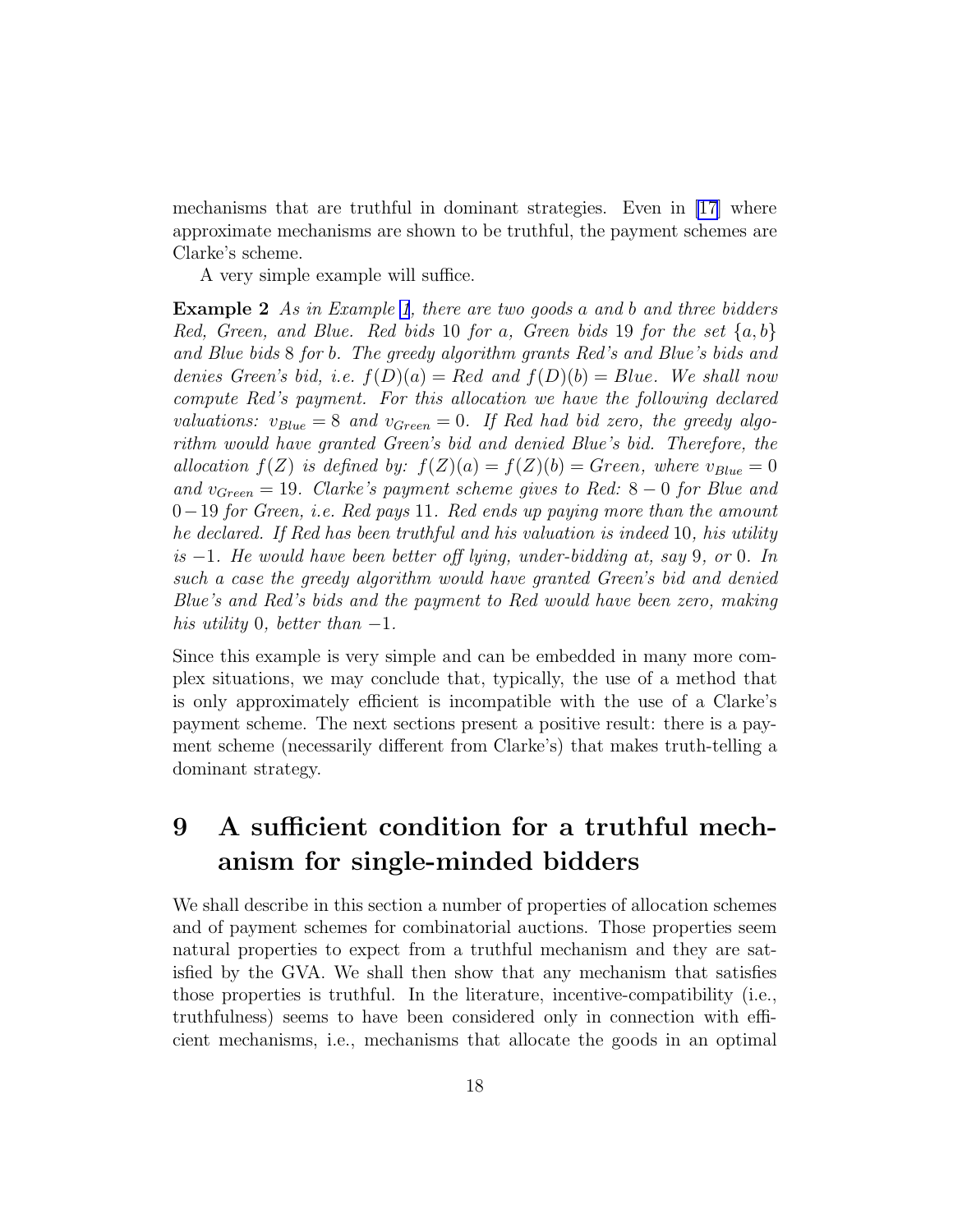way (see[[10, 15](#page-33-0)] for example). The conditions presented here are remarkable in that they apply to non-efficient mechanisms too. In section [10](#page-22-0), we shall describe a payment scheme and show that the greedy allocation scheme, together with this new payment scheme, satisfy those properties. The properties we are about to describe concern combinatorial auctions among singleminded bidders. The question of generalizing those conditions to a more general setting is an intriguing one. Independently of this work, such a setting has been proposed in [\[9\]](#page-33-0). Their setting is rich enough to encompass combinatorial auctions among single-minded bidders, but not among arbitrary bidders. Our mechanism does not satisfy their Axiom 2 and its payment scheme is not of the Clarke's type they propose. The properties below are sufficient conditions for truthfulness and we do not claim they are necessary. Some of them are obviously not necessary. Nevertheless many of those properties can be shown to be necessary in the presence of others and for some others one can show that given any truthful mechanism one can easily describe another similar truthful mechanism that satisfies them. We leave to further work the exact characterization of truthful mechanisms for combinatorial auctions among single-minded bidders.

The general structure of the properties of interest is that they consider a given set of single-minded types and vary one of those types. They restrict the changes that can appear in the allocation or the payments as a result of such a change. Let declarations be fixed, but arbitrary, for all bidders except j. Consider two possible declarations for j:  $\langle s, v \rangle$  and  $\langle s', v' \rangle$ . Given an allocation scheme f and a payment scheme  $p$ , we shall consider the allocations and payments generated by both declarations of  $j$ . Let  $g_i$  be the set of goods obtained by bidder *i* if j declares  $\langle s, v \rangle$ , and  $g'_i$  the set he obtains if j declares  $\langle s', v' \rangle$ . Similarly denote by  $p_i$  and  $p'_i$  the payments of *i*.

Our first property requires that the allocation, among single-minded bidders, be exact, i.e. a single-minded bidder either gets exactly the set of goods he desires, nothing added, or he gets nothing. He never gets only part of what he requested. This is a very natural property, when dealing with singleminded bidders: the valuation of the bidder does not increase by giving him part of what he requested instead of nothing or by giving him more than what he requested instead of just the bundle he requested.

### **Exactness** Either  $g_i = s$  or  $g_i = \emptyset$

In an exact allocation, we shall say that  $j$ 's bid is *granted* in the first case, and denied in the second case. In such a scheme, the allocation may be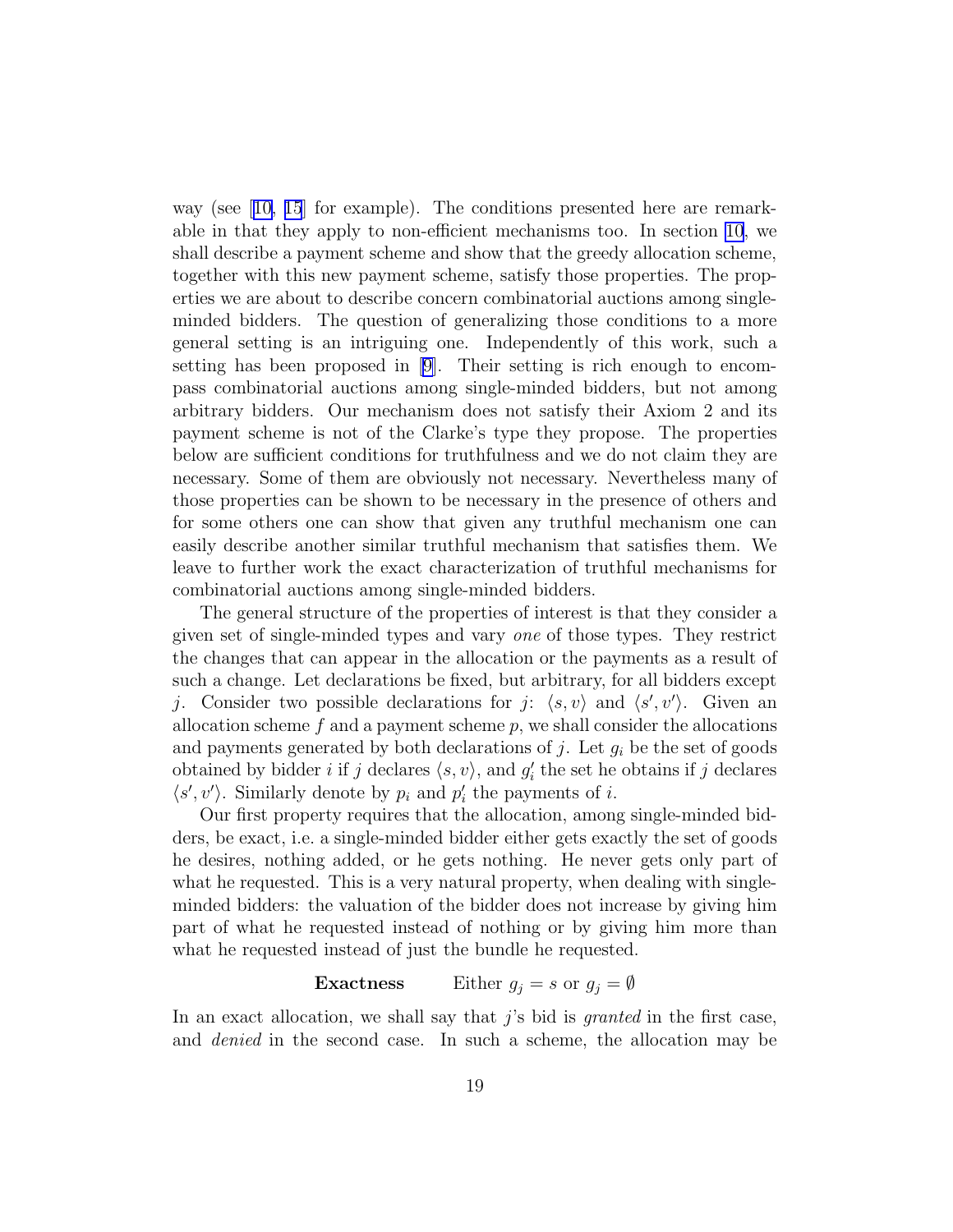<span id="page-19-0"></span>viewed as a set of bids (or bidders) that is conflict-free, i.e. the s coordinates have pairwise empty intersections. A GVA, as we defined it, does not in fact always satisfy Exactness. If nobody is interested in a, an optimal allocation could still allocate it to one of the bidders. An obvious modification of the GVA for single-minded bidders can ensure Exactness.

Our next property, Monotonicity, also concerns only the allocation scheme. It requires that, if j's bid is granted if he declares  $\langle s, v \rangle$ , it is also granted if he declares  $\langle s', v' \rangle$  for any  $s' \subseteq s, v' \geq v$ . In other words: proposing more money for fewer goods cannot cause a bidder to lose his bid. It follows that, similarly, offering less money for more goods cannot cause a lost bid to win. Formally:

$$
\text{Monotonicity} \ \ s \subseteq g_j, \ s' \subseteq s, \ v' \ge v \ \Rightarrow \ s' \subseteq g'_j
$$

The GVA's allocation scheme picks the efficient allocation, i.e. the allocation that maximizes the sum of the amounts of a conflict-free subset of bids. If a bid is included in the optimal allocation and its amount increases then the same allocation's total amount increases by the same amount and therefore stays optimal. Similarly, if the amount stays unchanged but the set of goods requested becomes smaller (inclusion-wise), the previous allocation, after the obvious change, is still conflict-free and its total amount has not changed. Any allocation not containing the new bid was a suitable allocation before the change and therefore is not better. Similarly, if a bid is denied and its amount decreases, the optimal allocation's value stays fixed but the value of any allocation including the bid decreases, and similarly when varying the set s. We conclude that, assuming that there is a unique optimal allocation, the GVA's allocation scheme satisfies Monotonicity. In general, when many allocations could be tied for optimality, a GVA scheme may not be monotonic, but one may may modify the GVA scheme to ensure Monotonicity.

We must immediately consider the consequences of Monotonicity, since we shall need them in stating the upcoming Critical property.

Lemma 1 In a mechanism that satisfies Exactness and Monotonicity, given a bidder j, a set s of goods and declarations for all other bidders, there exists a critical value  $v_c$  such that

$$
\forall v, v < v_c \Rightarrow g_j = \emptyset,
$$
\n
$$
\forall v, v > v_c \Rightarrow g_j = s,
$$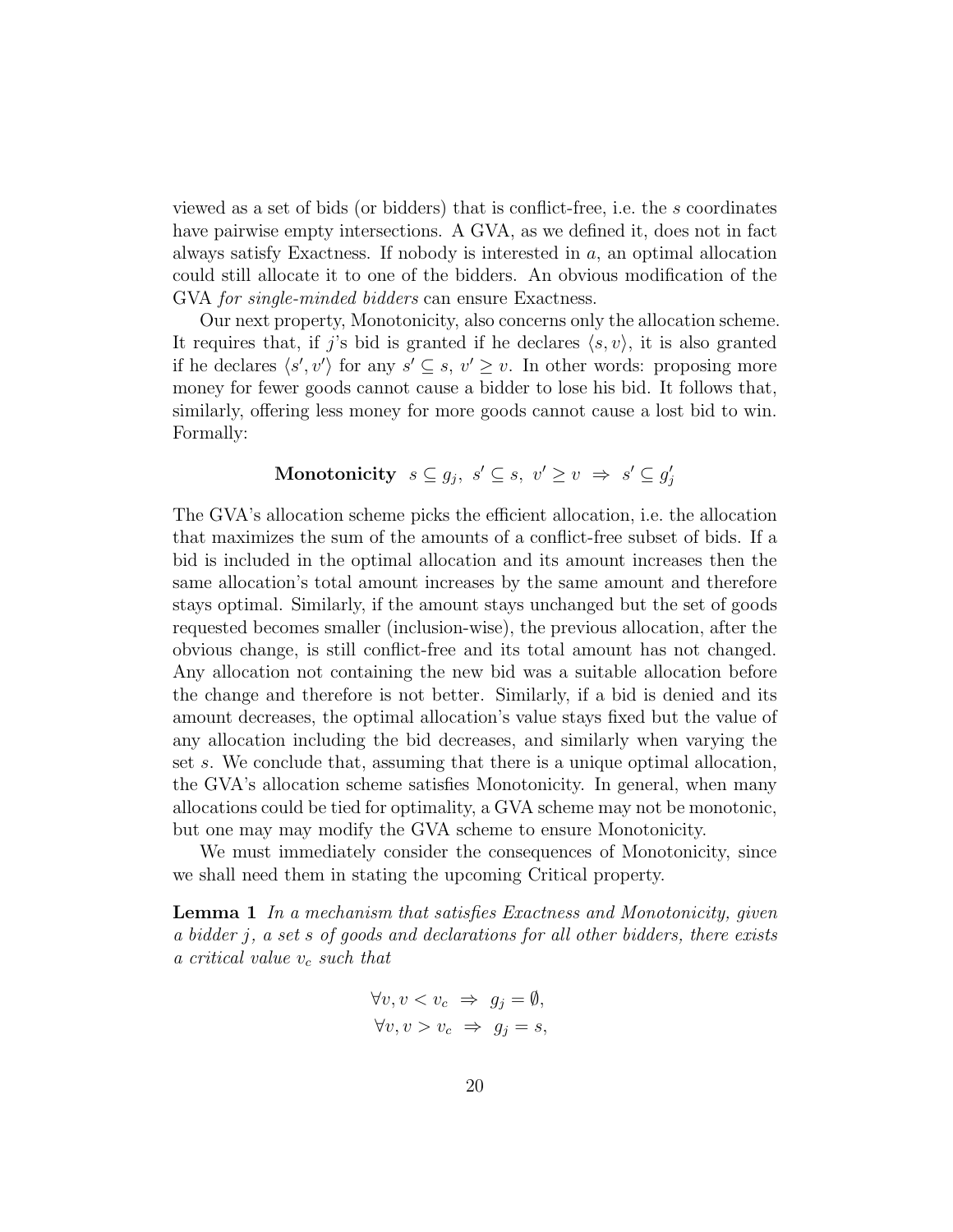<span id="page-20-0"></span>We allow  $v_c$  to be infinite if  $f(A^{s,v})^{-1}(j) = \emptyset$  for every v. Note that we do not know whether j's bid is granted or not in case  $v = v_c$ .

**Proof:** By Monotonicity, the set of v's for which  $g_j = \emptyset$  is empty (in which case take  $v_c = 0$ , of the form  $[0, v_c]$ , of the form  $[0, v_c]$  or equal to  $\mathcal{R}_+$ . П

Our third property deals with a satisfied bidder: a satisfied bidder pays exactly the critical value of Lemma [1,](#page-19-0) i.e. the lowest value he could have declared and still be allocated the goods he desires.

$$
Critical \t s \subseteq g_j \Rightarrow p_j = v_c
$$

Notice that Critical says, first, that the payment for a bid that is granted does not depend on the amount of the bid, it depends only on the other bids. Then it says that it is exactly equal to the critical value below which the bid would have lost.

Critical is a necessary property for a truthful mechanism that satisfies Exactness, Monotonicity and the Participation property below. If the payment p is smaller than  $v_c$ , any bidder with real value between p and  $v_c$  looses if he declares truthfully but wins and pays less than his true value if he declares just above  $v_c$ . If the payment p is larger than  $v_c$ , any bidder with real value between  $v_c$  and p wins but gets negative utility if he declares truthfully and would be better off declaring a value below  $v_c$  and loosing. Since a GVA is truthful and satisfies Exactness, Monotonicity and Participation, it also satisfies Critical.

Our last property concerns the payment scheme. Together with Critical, it implies that the utility of no truthful bidder is negative. It concerns unsatisfied bidders, i.e. bids that are denied. We require that an unsatisfied bidder pay zero. The utility of an unsatisfied bidder is then zero. This is simply tuning the utility scales of the different bidders, or, ensuring that bidders may not loose by participating in the auction.

Participation  $s \nsubseteq g_j \Rightarrow p_j = 0$ 

A GVA satisfies Participation. In fact the second term of Equation [5](#page-8-0) is precisely tuned to satisfy Participation.

Any mechanism that satisfies the conditions above is truthful. A number of preliminary lemmas are needed.

Lemma 2 In a mechanism that satisfies Exactness and Participation, a bidder whose bid is denied has utility zero.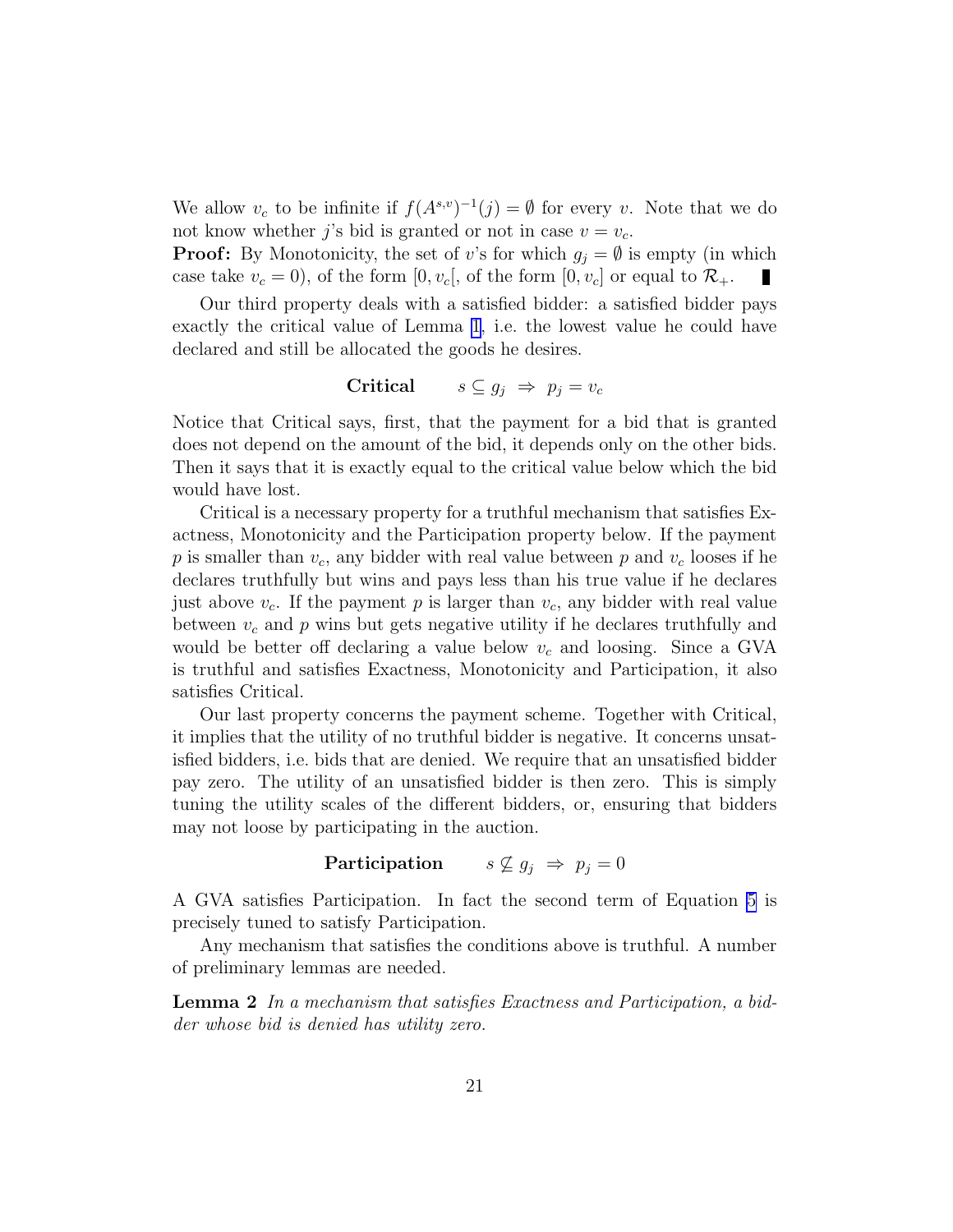<span id="page-21-0"></span>**Proof:** By Exactness, the bidder gets nothing and his valuation is zero. By Participation his payment is zero. П

Lemma 3 In a mechanism that satisfies Exactness, Monotonicity, Participation and Critical a truthful bidder's utility is non-negative.

**Proof:** If  $i$ 's bid is denied, we conclude by Lemma [2](#page-20-0). Assume  $i$ 's bid is granted and his type is  $\langle s, v \rangle$ . Since he is truthful, his declaration is  $d_j = \langle s, v \rangle$ . We conclude that j is allocated s and his valuation is v. By Lemma [1,](#page-19-0) since j's bid is granted,  $v \ge v_c$ . By Critical, j's payment is  $v_c$ , and his utility is  $v - v_c \geq 0$ .

The next lemma shows that a bidder cannot benefit from lying just about his value (he truthfully declares the set of goods he is interested in).

Lemma 4 In a mechanism that satisfies Exactness, Monotonicity, Participation and Critical, a bidder j of type  $\langle s, v \rangle$  is never better off declaring  $\langle s, v' \rangle$  for some  $v' \neq v$  than by being truthful.

**Proof:** Compare the case j bids, truthfully,  $\langle s, v \rangle$  and the case he bids  $\langle s, v' \rangle$ . Let  $g_j$  be the bundle he gets in the first case and  $g'_j$  the bundle he gets in the second case. If j's bid is denied in the second case, i.e. if  $g'_j \neq s$ , then, by Lemma [2](#page-20-0) his utility is zero in the second case and by Lemma 3 his utility in the first case is non-negative. The claim holds.

Assume therefore that  $g'_j = s$ . If both bids are granted, j has the same valuation (*v*) and pays the same payment,  $v_c$  (by Critical). If  $g'_j = s$  but  $g_j = \emptyset$ , it must be the case that  $v \leq v_c \leq v'$ . Being truthful gives j, by Lemma [2,](#page-20-0) zero utility. Lying gives him utility  $v - v_c \leq 0$ . п

Lemma 5 In a mechanism that satisfies Exactness, Monotonicity and Critical, a bidder j declaring type  $\langle s, v \rangle$  whose bid is granted, i.e.  $g_j = s$ , pays a price  $p_j$  that is at least the price  $p'_j$  that he would have paid had he declared his type as  $\langle s', v \rangle$  for any  $s' \subseteq s$ .

**Proof:** By Monotonicity, the bid  $\langle s', v \rangle$  would have been granted and by Critical, the price  $p'_j$  paid for such a bid satisfies: for any  $x < p'_j$  the bid  $\langle s', x \rangle$  would not have been granted. By Monotonicity, for any such x the bid  $\langle s, x \rangle$  would not have been granted. By Critical, for any x such that  $x > p_j$ , the bid  $\langle s, x \rangle$  would have been granted. We conclude that  $p'_j \leq p_j$ . Finally we may prove a central result.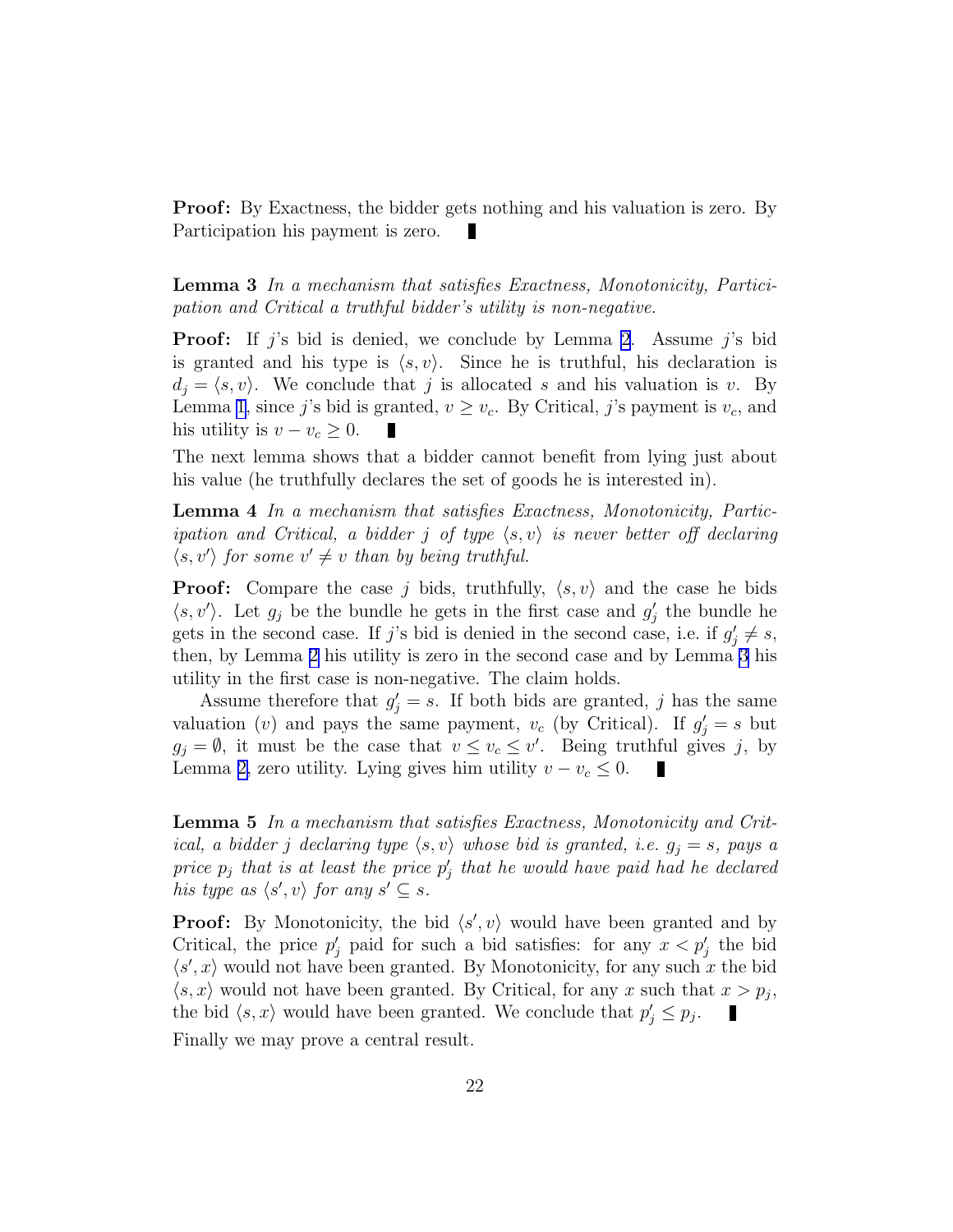<span id="page-22-0"></span>Theorem 4 If a mechanism satisfies Exactness, Monotonicity, Participation and Critical, then it is a truthful mechanism.

**Proof:** Suppose j's type is  $\langle s, v \rangle$ . Could j have any interest in declaring his type as  $\langle s', v' \rangle$ ? By Lemma [3](#page-21-0) the only case we have to consider is when declaring  $\langle s', v' \rangle$  *j* gets a positive utility, and by Lemma [2](#page-20-0) this means that j's bid is granted. Assume, therefore that  $g'_j = s'$ . If  $s \nsubseteq s'$ , the valuation of  $j$  is zero. Since, by Critical, his payment is non-negative, his utility cannot be positive. Assume then  $s \subseteq s'$ . Since j's valuation for s' is the same as for s, Lemma [5](#page-21-0) implies that, instead of declaring  $\langle s', v' \rangle$ , j would not have been worse-off by declaring  $\langle s, v' \rangle$ . Lemma [4](#page-21-0) implies that declaring  $\langle s, v' \rangle$  cannot be better than being truthful.

# 10 A truthful mechanism with greedy allocation

We shall now describe the payment mechanism that we propose to be used in conjunction with the greedy allocation of section [7](#page-12-0). The description of the payments is tightly linked with that of the greedy algorithm. The computation of the payment is performed in parallel with the execution of the greedy algorithm and takes time linear in the number of bidders for each payment. On the whole computing the allocation and the payments takes time at most quadratic in the number of bids.

We assume that the criterion used is average amount per good, the adaptation to most other suitable greedy allocations is obvious. Informally, a bidder pays, per good, the average price proposed by the first bid in the list L that is denied because of this bid. Consider a bid j in L. Let  $c(j)$  be the average amount per good of j. We shall denote by  $n(j)$  the first bid following j (bids are sorted in decreasing order, i.e.  $c(j) \geq c(n(j))$ ) that has been denied but would have been granted were it not for the presence of j. Assume that such a bid exists. Notice that such a bid necessarily conflicts with  $j$ , and therefore:

$$
n(j) = \min\{i \mid j < i, s(j) \cap s(i) \neq \emptyset, \forall l, l < i, l \neq j, l \text{ granted } \Rightarrow s(l) \cap s(i) = \emptyset\}.
$$

Definition 5 (Greedy Payment Scheme) Let L be the sorted list obtained in the first phase.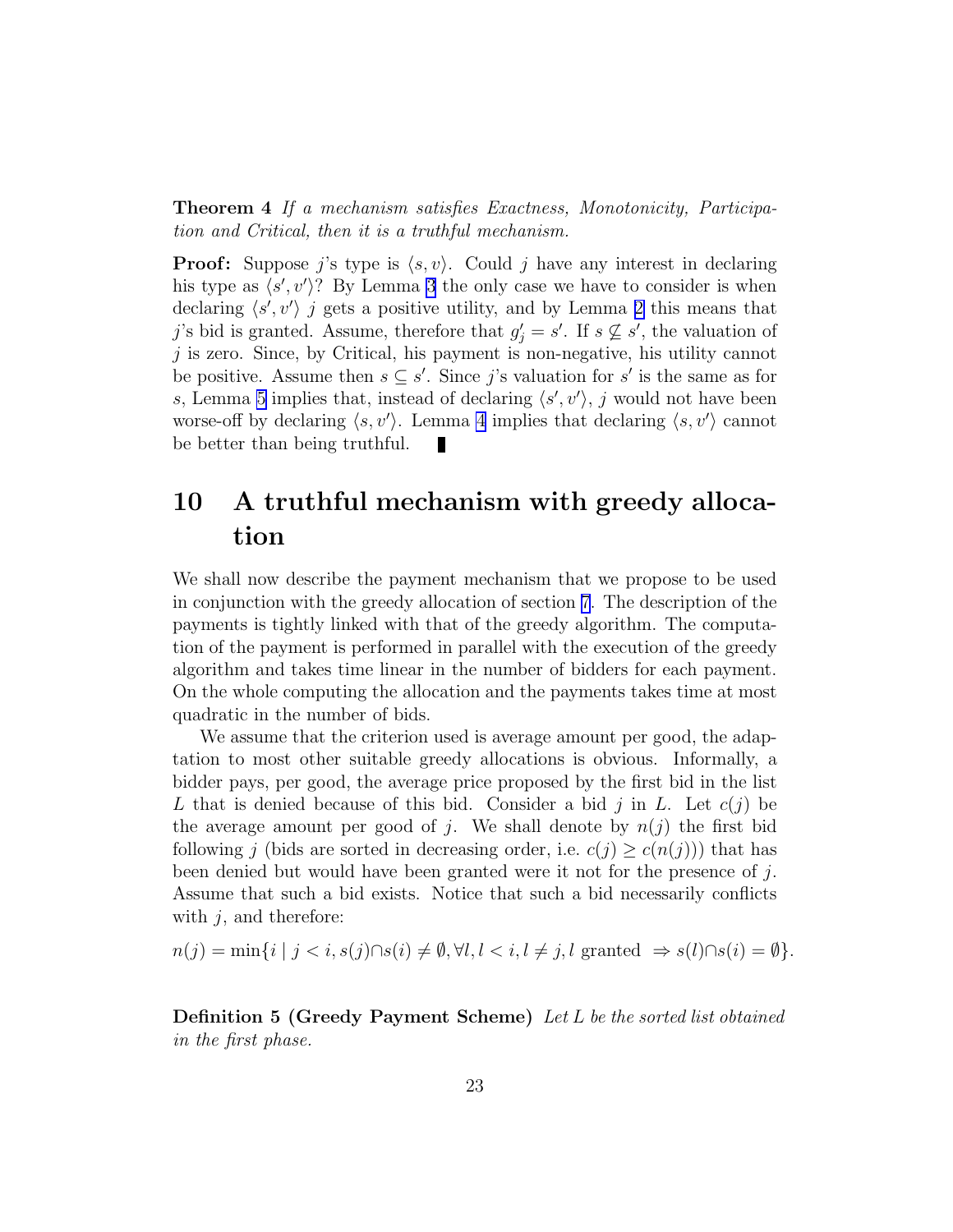- <span id="page-23-0"></span>• j pays zero if his bid is denied or if there is no bid  $n(j)$ ,
- if there is an  $n(j)$  and j's bid  $\langle s, v \rangle$  is granted he pays  $|s| \times c(n(j))$ .

We may now state the main result of this paper.

**Theorem 5** The mechanism composed of the greedy allocation and payment schemes is truthful for single-minded bidders.

**Proof:** We shall prove that greedy mechanism satisfies Exactness, Monotonicity, Participation and Critical and use Theorem [4.](#page-21-0) The description of the greedy allocation scheme makes it clear that every bid is either granted or denied. The greedy allocation satisfies Exactness. For Monotonicity, assume that  $s \subseteq s'$  and that  $v \geq v'$  and let c be the norm of  $\langle s, v \rangle$  and  $c'$  the norm of  $\langle s', v' \rangle$ . By our assumption concerning norms we have  $c \geq c'$ . If we compare the list  $L$  and  $L'$  obtained respectively, we see that, since there are no ties by assumption, they differ only in that  $j$ 's bid may have been moved backwards by the change from  $\langle s, v \rangle$  to  $\langle s', v' \rangle$ . The greedy allocation algorithm performs, i.e. grants or denies bids, in exactly the same way on  $L$  and  $L'$  until it gets to j's bid in L. Assume j's bid is denied in L: there is some bid that conflict with it that has been granted already. The same bid also conflicts with j's bid in  $L'$  since  $s \subseteq s'$  and this bid will also be denied. Similarly if j's bid in  $L'$  is granted, no bid granted before conflicts with it and therefore no bid granted before j's in L conflicts with it either and j's bid is also granted in L. We have shown that the greedy allocation satisfies Monotonicity. It is clear from the first part of Definition [5](#page-22-0) that it satisfies Participation. For Critical, notice that the second part of Definition [5](#page-22-0) defines the payment for a bid granted at exactly the minimal declared value that would have allowed it to be granted,  $v_c$ . Any declared value above  $|s| \times c(n(j))$  leaves j before  $n(j)$ . If there was a bid i,  $j < i < n(j)$  that would prevent the granting of j displaced in such a way, i would have to be granted and conflict with j. It is therefore a bid denied in the original allocation, that would have been granted were it not for j, contradicting the fact that  $n(j)$  is the first such bid. Any declared value below  $|s| \times c(n(j))$  guarantees the denial of j because  $n(j)$  is granted.

Let us now describe this payment scheme on two examples.

**Example 3** Consider the bidders of Example [2](#page-17-0). The goods are a and b and the bidders are Red, Green, and Blue. Red bids 10 for a, Green bids 19 for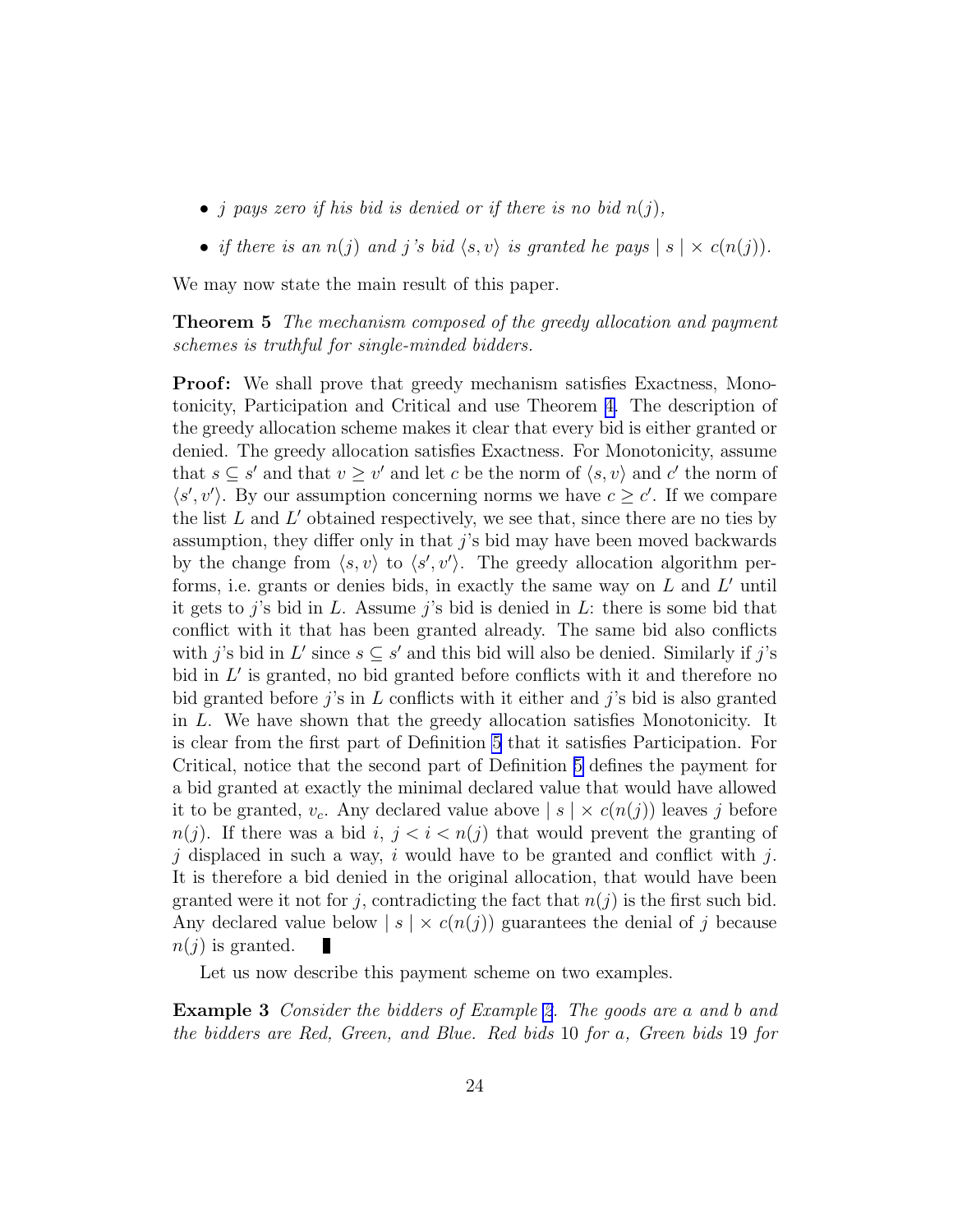<span id="page-24-0"></span>the set  $\{a, b\}$  and Blue bids 8 for b. We have seen that Red's and Blue's bids are granted, Green's bid is denied. This is not the efficient solution. If Red had not participated, Green's bid would have been the one with highest average price and would have been granted. Red pays Green's average price. Red pays 9.5. Green pays 0, since his bid is denied. Blue pays 0 since he is not keeping any other bid from being granted.

Note that a GVA would have allocated both goods to Green and made him pay 18.

Example 4 Assume, as usual, two goods and three bidders. Red bids 20 for a, Green bids 15 for for b and Blue bids 20 for the set  $\{a, b\}$ . Red's and Green's bids are granted. Blue's bid is denied. If Red had not participated, Blue's bid would still have been denied, because of Green's. Therefore Red pays zero. Similarly Green pays zero. Notice that, in this case, the allocation is the efficient allocation, as in a GVA, but the GVA's payments are different: Red pays 5 and Green pays 0.

### 11 Complex bidders

Our assumption that bidders are single-minded seems very restrictive, is there a way to extend our results to more complex players? Why not view a player as a collection of single-minded agents, or, equivalently, view the type of a player as a collection of bids? In such a setting, the game played becomes much richer in strategies and players may be better-off lying on some of their bids to obtain an advantage on others. Our discussion will, by necessity, be sketchy.

In section [5](#page-9-0), we presented single-minded bidders as an answer to the combinatorial explosion in bidders' types triggered by a growth in the number of goods,  $k$ . The set of types is doubly-exponential in  $k$ , but the set of singleminded types is only exponential in  $k$ . In trying to overcome the limitation to single-minded bidders one could consider any super-set of the single-minded types that grows only exponentially with  $k$ . A very natural idea is to consider players that send off single-minded agent bidders to do their work. The agents play rationally, but individually, and bring the goods and the payments due to the player. In the final analysis, a player gets all the goods obtained by each of his agents and pays all the payments imposed on each of his agents.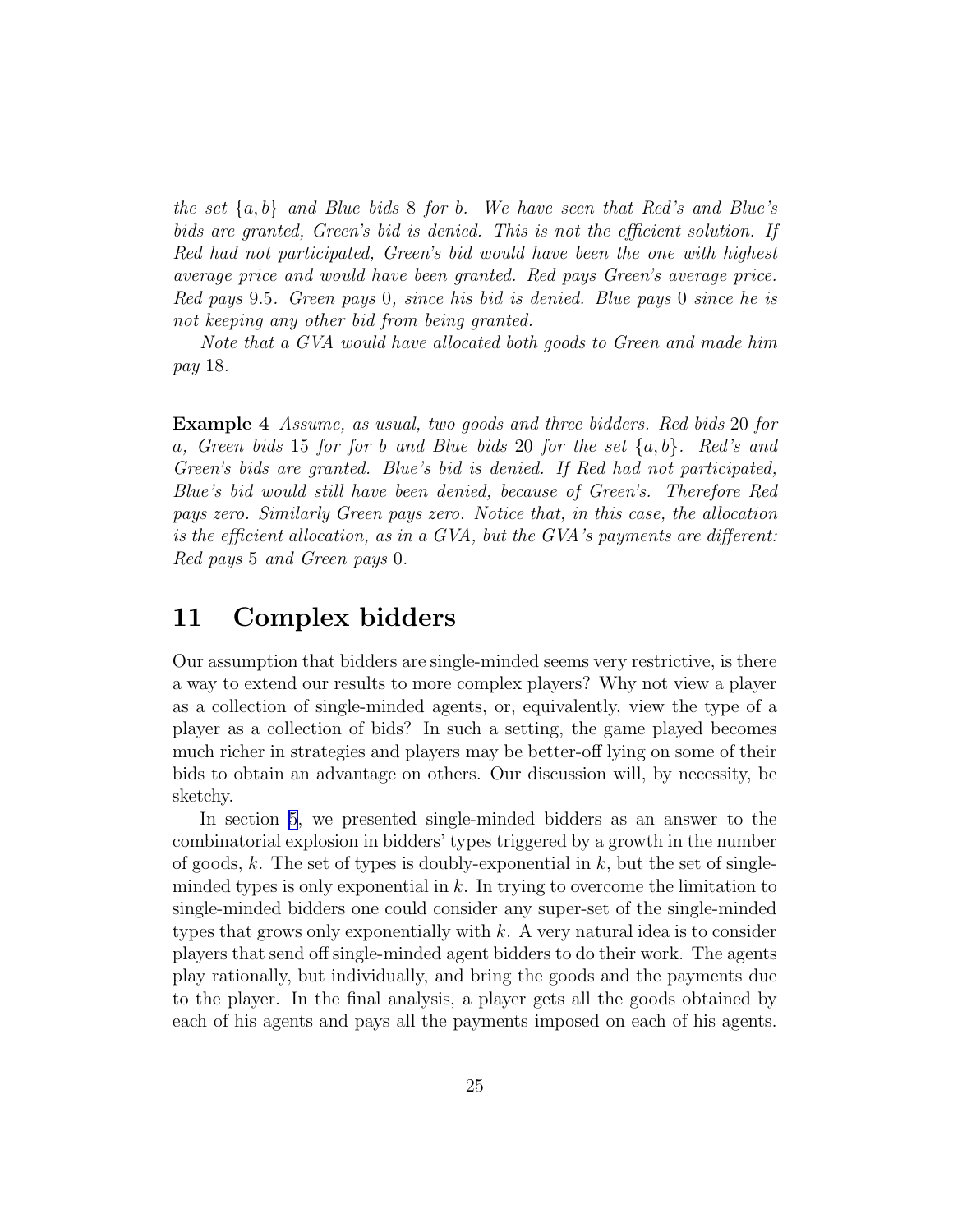A player's strategy is then a *small*, i.e. polynomial in  $k$ , set of single-minded agents, i.e. bids.

Such an idea fits very well with ideas popular in the Distributed Artificial Intelligence community concerning the role of Intelligent Agents. In the setting of combinatorial auctions, AI authors ([\[20](#page-34-0), [3](#page-32-0)]) like to consider bidders as placing bids. Each bid is then adjudicated separately. Our proposal is a formalization of this idea and enables us to raise fundamental game-theoretic questions about this setting. This setting is by no means a trivial restriction. Notice, for example, that, even though a GVA may be described in terms of bids placed by the players, a player placing one bid for each subset of the goods, the allocation and payment schemes require knowledge of the identity of the player who placed the bid: a player can have at most one of his bids granted and his payment is not a function only of the bids but also of their owners.

One may ask the following questions: given a type  $t$ , not necessarily single-minded, what is a truthful description of  $t$  as a small set of singleminded bidders? For which types is there such a description? Given a mechanism, what is the declaration, i.e. small set of single-minded bidders, that a player of type t should use to get the most out of the mechanism? Is there a mechanism for which a truthful declaration is a dominant strategy? The sequel will show that, if the mechanism uses any reasonable variation on the greedy allocation, the answer is negative for any reasonable definition of a truthful description.

First, let us remark that one positive result has been obtained. Theorem [5](#page-23-0) shows that a single-minded bidder has, in our mechanism, a weakly-dominant strategy that is to tell the truth, even if the other players are complex players represented by a collection of single-minded agents. But what is the optimal strategy of a complex player, i.e. which agents should he send off?

It is not clear what are the mechanisms we should consider in this setting. One could assume a blind mechanism, in which the auctioneer has to allocate the goods between the single-minded agents without knowing which agents are owned by the same player. But one could also provide the auctioneer with this information. This would allow him, for example, to avoid making the payment for a bid depend on another bid from the same player, which is certainly a step toward truthfulness. One could also require the auctioneer does not grant more than one bid from each bidder, but the literature does not seem to favor this policy. As noticed in section [2.1](#page-2-0), a player may naturally express complementarity by the bids he puts out, but expressing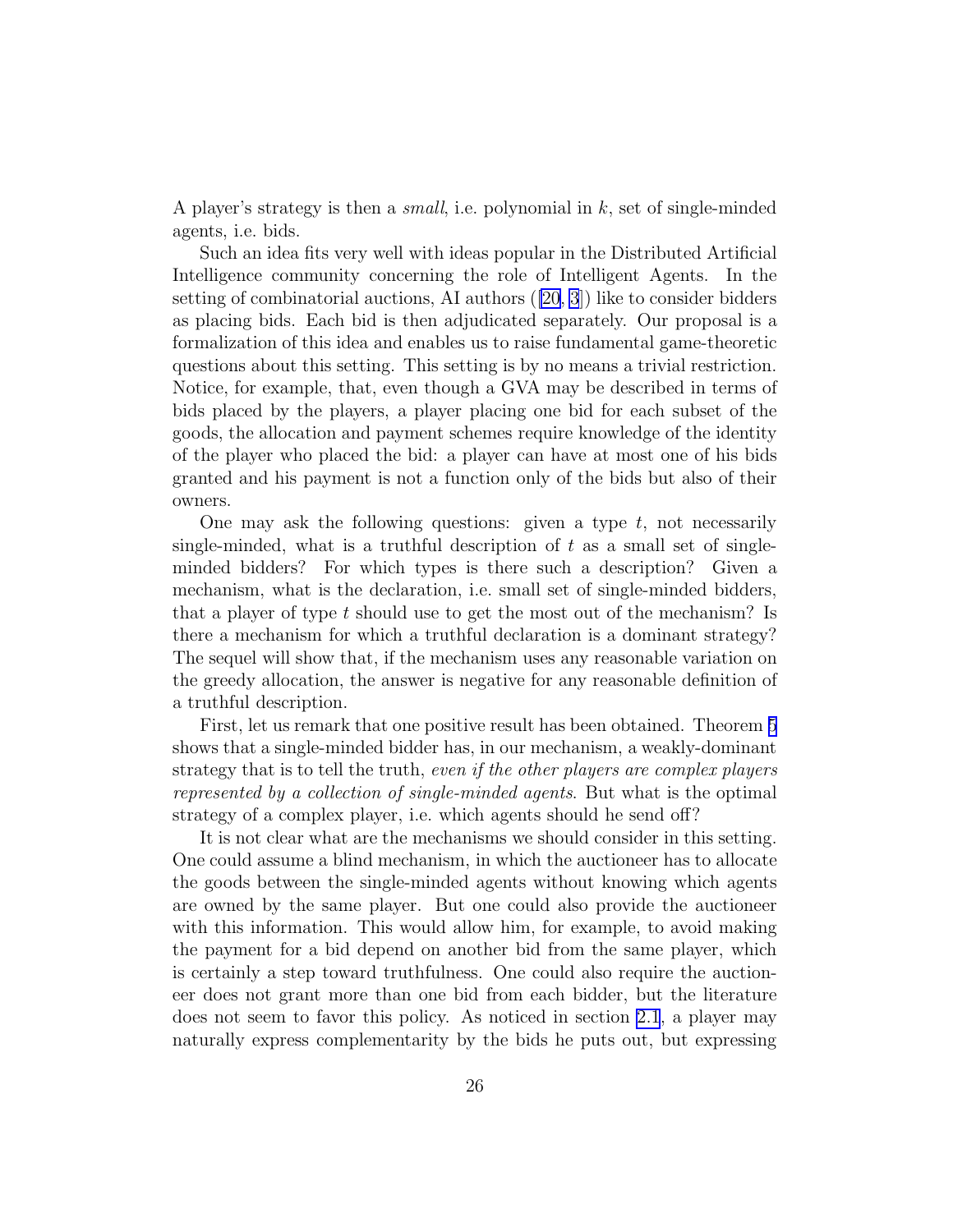substitutability is more difficult. To this effect, one could allow the players to declare not only a set of bids but also an incompatibility list describing which of his bids may not be granted simultaneously. This is the policy proposed in[[3\]](#page-32-0) under the name dummy goods.

A further discussion of these issues can be left for a future paper since our result, concerning the greedy allocation's properties, is negative and based on a simple situation that can be embedded in any of the proposals above. In section [12](#page-27-0), a strong result will be presented but it is necessarily formal, and general. Here, we shall present a concrete example.

Example 5 The mechanism we consider is the greedy mechanism. Red is a single-minded bidder and his type is  $\langle \{a\}, 12 \rangle$ , i.e. he bids 12 for a alone. Green is a complex bidder. His type  $t_G$  is described by:  $t_G({a}) = 10$ ,  $t_G({b}) = 10$  and  $t_G({a, b}) = 30$ . Notice that Green exhibits complementarity: he values the set  $\{a, b\}$  at more than the sum of his values for a and b. Whatever stance one takes about the way a set of single-minded bidders can, in general, represent a type, in this case, the set of three bids:  $\langle \{a\}, 10 \rangle$ ,  $\langle \{b\}, 10 \rangle$  and  $\langle \{a, b\}, 30 \rangle$  is a truthful representation of Green's type. Even if the rules of the auction allow the auctioneer to grant Green both his bid for a and his bid for b, Green cannot complain, in such a case, about his bid for the set  $\{a, b\}$  being denied since he will, under any reasonable payment scheme, pay less for a and b separately than for his bid for the whole set. Suppose Green bids truthfully. The greedy mechanism grants Green's bid for the set  $\{a, b\}$  and denies all other bids. Green pays 24 (in a GVA he would pay only 12), and therefore his utility is 6. To eliminate all doubts about the legitimacy of the payment scheme here, notice that Green's payment is determined by Red's bid, not by Green's other bids.

But consider what would have happened if Green had under-bid and declared:  $\langle \{a\}, 10\rangle$ ,  $\langle \{b\}, 10\rangle$  and  $\langle \{a, b\}, 23\rangle$ . The greedy mechanism now allocates a to Red (he pays 11.5) and b to Green. Green pays zero. His utility is 10. Green is better off lying. Notice that, by lying on his valuation for the set  ${a, b}$ , Green loses (6) on this bid: considered in isolation, this bid had no incentive to lie, but this lie favors the bid for b which happens to be Green's also.

Example 5 above exhibits a situation in which a gang of single-minded players may be globally better off under-bidding and losing utility on one of its bids, in order to have another of the gang's bid granted and making up for the loss, and more. A similar situation can arise in which a gang may be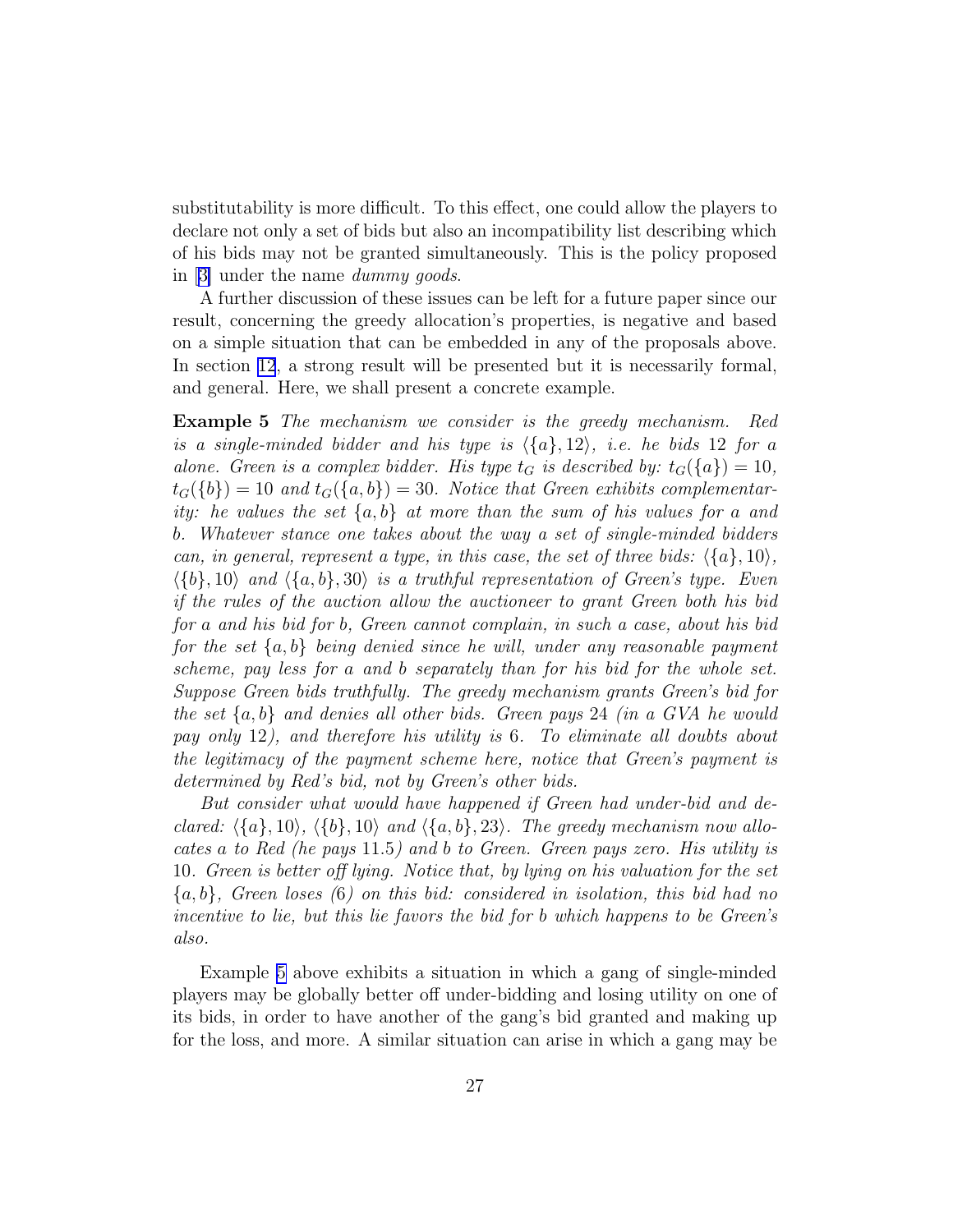<span id="page-27-0"></span>better off over-bidding on a bid  $b_1$  to ensure that it is granted, even at a loss, in order to keep another bidder from getting goods included in another bid of the gang.

The greedy mechanism is not truthful for complex players. In the next section we shall show that the fault does not lie with the payment scheme: no payment scheme can make the greedy allocation algorithm truthful. The problem lies with the allocation scheme. Nevertheless, the greedy mechanism has some truthfulness in it. If a player's bidding is decided in a myopic way by his single-minded agents they will bid truthfully. It is only global considerations that can induce a society of agents to require its agents not be truthful. We think we have here some kind of myopic, limited or bounded truthfulness that may be a very useful ingredient in certain types of mechanisms. Situations in which the players have too little information and too few resources to be able to analyze intelligently the global strategic situation may induce them to delegate their strategy to myopic agents. In such situations one may be content with a mechanism that exhibit this kind of limited truthfulness.

# 12 No payment scheme makes the greedy allocation a truthful mechanism for complex bidders

In section [11](#page-24-0), we showed that the greedy scheme, i.e. greedy allocation  $+$ greedy payment, cannot be extended to a truthful mechanism for complex players. We shall now show that no payment scheme can complement the greedy allocation.

If a bidder is not single-minded, but double-minded, i.e. interested in two different sets of two goods, there may be no payment scheme that, combined with the greedy allocation algorithm, will make for a truthful mechanism. We shall consider a very simple situation: two goods, two bidders, one of them single-minded, the other one double-minded. The search for a family of bidders that is significantly larger than the single-minded ones and a suitable payment scheme is open, but it starts with a negative result. Notice the result does not only show that our payment scheme is unsuitable, it shows that no payment scheme exists (to be used in conjunction with the greedy allocation scheme).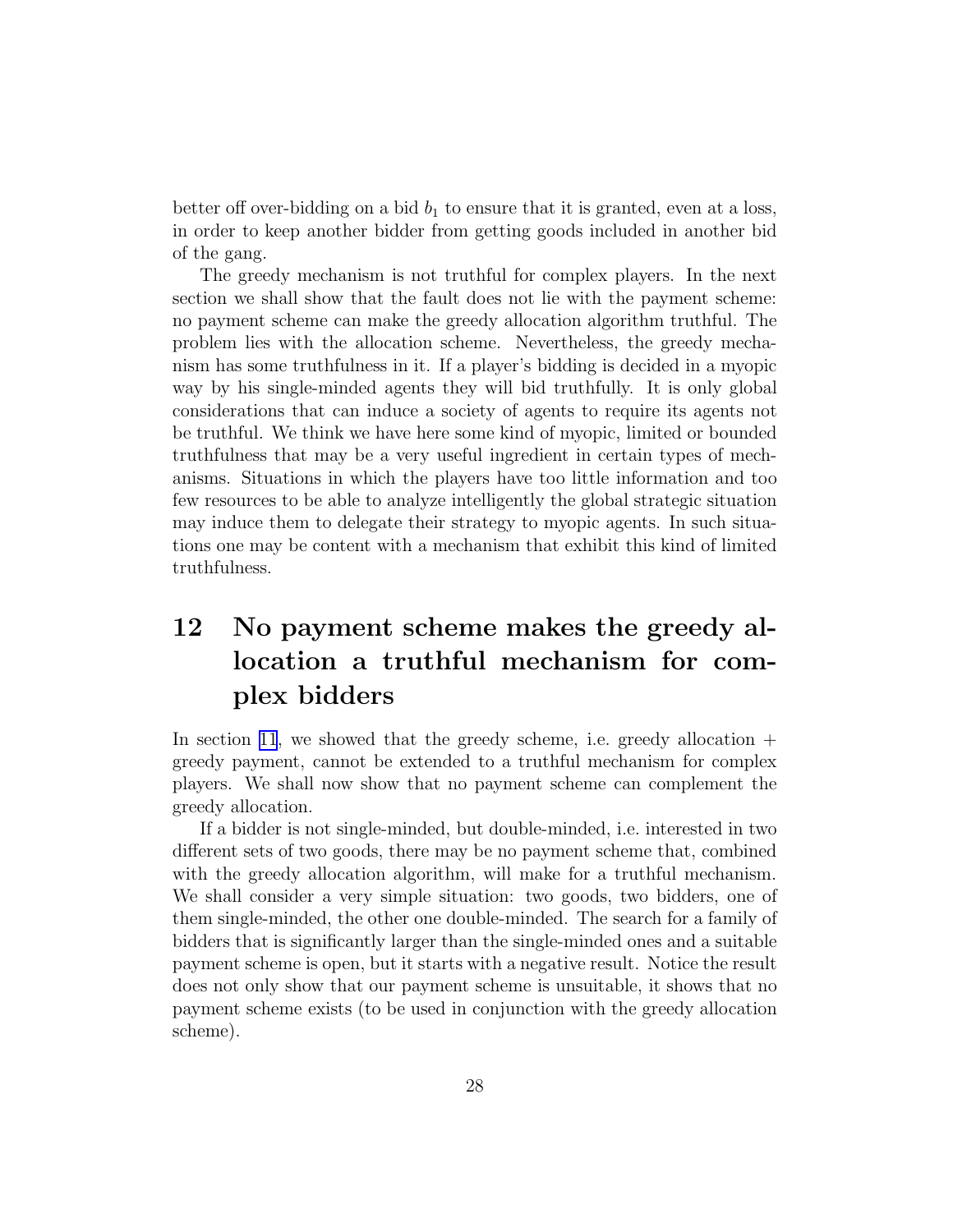Assume there are two goods a and b and two bidders Green and Red. Red is single-minded and his type is  $\langle \{a\}, 10 \rangle$ . Red truthfully declares his type. Green is interested in both b and the set  $\{a, b\}$ . His valuation is 0 for any allocation in which he does not get b. It is  $v<sub>b</sub>$  for any allocation in which he gets b but not a, and it is  $v_{ab}$  if he gets both a and b,  $v_{ab} > v_b$ . Green's declaration is 0 for all allocations that do not give him b,  $g_b$  for all allocations that give him  $b$  but not  $a$  and  $g_{ab}$  for the allocation in which he gets both a and b. Notice that four parameters describe the auction:  $g_{ab}$ ,  $g_b$ ,  $v_{ab}$  and  $v_b$ . Assume, furthermore, that  $0 \le g_b < 10$ . We reason by contradiction and assume there is a payment scheme that makes truth-telling a dominant strategy for Green. Let us consider two cases.

First, assume that  $g_{ab} > 20$ . In this case, the greedy algorithm will allocate both goods to Green. The payment mechanism will make Green pay  $p_{ab}$ . Notice that this payment  $p_{ab}$  cannot depend on:

- $g_{ab}$  (as long as  $g_{ab} > 20$ ): otherwise, Green would have an interest in declaring the  $g_{ab}$  most favorable to him, irrespective of his  $v_{ab}$ ,
- $g_b$ : otherwise, similarly, Green would have an interest in declaring the  $g_b$  most favorable to him irrespective of his  $v_b$ ,
- $v_{ab}$ : since payments cannot depend on private values,
- $v_b$ : similarly.

Therefore,  $p_{ab}$  is simply a number. The utility of Green, in this first case, is:  $v_{ab} - p_{ab}.$ 

Consider, now, a second case:  $g_{ab}$  < 20. In this case, the greedy algorithm allocates a to Red and b to Green. Let us denote by  $p_b$  the payment of Green. For the same reasons as above,  $p_b$  cannot be a function of any of the parameters. The utility of Green, in this second case, is:  $v_b - p_b$ .

Assume that, in fact, Green is bidding his true valuation on b, i.e.  $g_b = v_b$ . Since truth-telling is a dominant strategy for Green, it must be the case that,

- if  $v_{ab} > 20$ , Green gets from case 1 not less than from case 2, i.e.  $v_{ab} - p_{ab} \ge v_b - p_b = g_b - p_b$
- if  $v_{ab} < 20$ , Green gets from case 2 not less than from case 1, i.e.  $g_b - p_b = v_b - p_b \ge v_{ab} - p_{ab}.$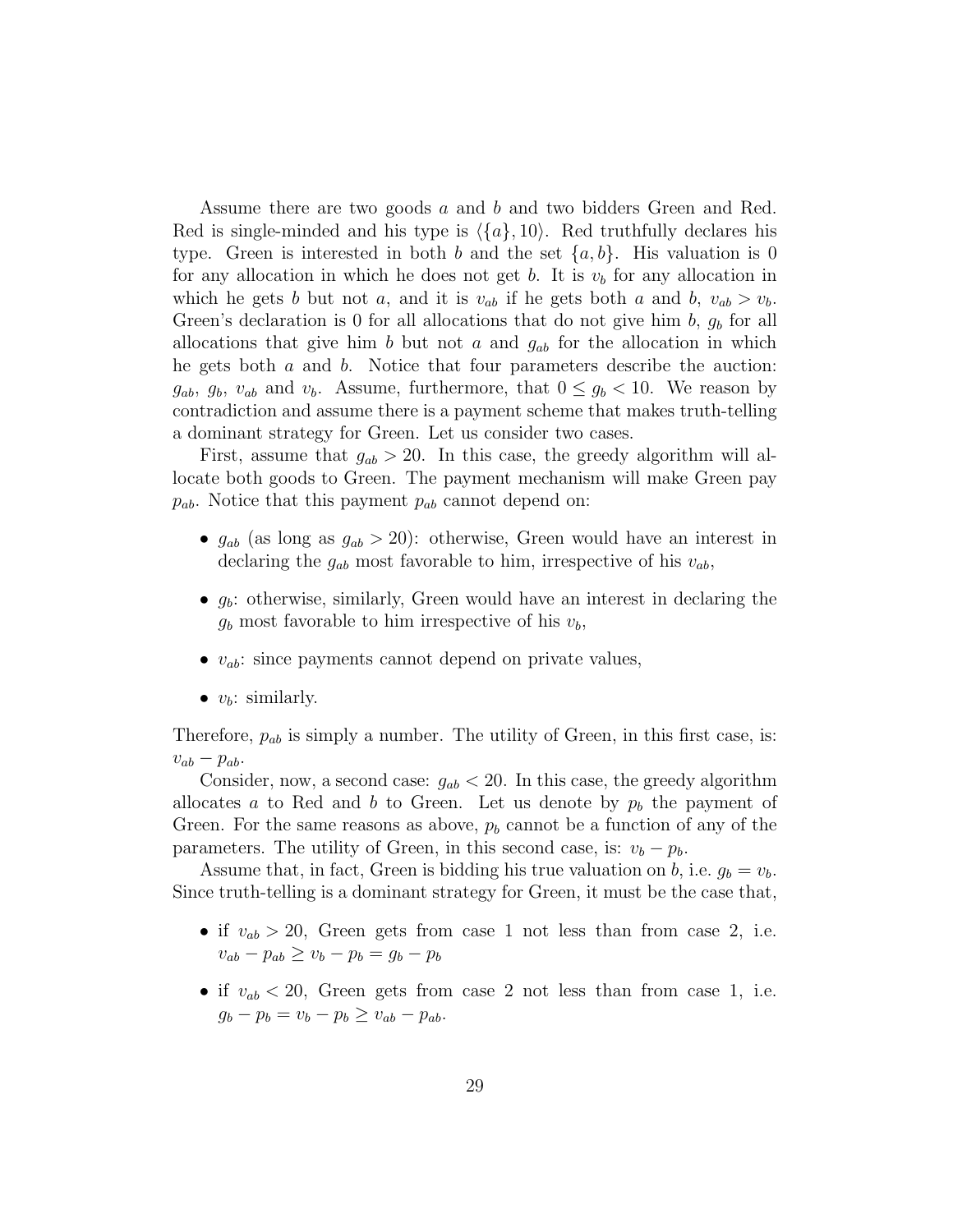<span id="page-29-0"></span>By considering the case  $v_{ab}$  is just greater than 20 and  $g_b$  is just less than 10, the first inequality gives us  $20 - p_{ab} \ge 10 - p_b$ , i.e.  $p_{ab} - p_b \le 10$ . By considering the case  $v_{ab}$  is just less than 20 and  $g_b$  is 0, the second inequality gives us  $-p_b \ge 20 - p_{ab}$ , i.e.  $p_{ab} - p_b \ge 20$ . A contradiction.

Let us try, now, to discuss the reasons for the negative result just presented. Why is there a scheme for single-minded bidders and no scheme for more complex bidders? The impossibility to devise a truth-conducing payment scheme around the greedy allocation stems from the richness of the strategic possibilities offered to a complex bidder. Let us explain why the obvious extension of our payment scheme does not work. Bidder i, in order to get good a against the competition of another bidder interested in  $\{a, b, c\}$ , may have an interest in over-bidding on  $c$  and get it at a loss, just to keep his opponent from getting the whole set. Similarly,  $i$  under-bidding on  $a$  and loosing it, may give  $\{a, b\}$  to another bidder, which in turn may keep a third bidder from getting  $\{b, c\}$  and cause i to get much coveted  $\{c\}$ .

The discussion just above is, in fact, very similar to Vickrey's discussion in section 5 of [\[22\]](#page-34-0) of the reasons why his scheme for an auction of identical objects is truth-revealing only if one assumes buyers of a very simple type: interested in at most one item.

### 13 Revenue considerations

We have described a feasible mechanism for combinatorial auctions that is truthful when bidders are single-minded. Should a seller use it for selling goods? It is very difficult to say anything general about the revenue generated by this mechanism. We shall compare the revenue generated by our mechanism to the revenue generated by a GVA. Since a GVA allocates the goods in an efficient way but our mechanism does not, one can fear that the revenue generated by our mechanism will be significantly smaller in all those cases in which the allocation is not efficient. This does not seem to be the case. There are cases in which our algorithm generates a higher revenue than a GVA and there are cases in which a GVA is preferable. The comparison does not seem to be tightly correlated to the relative efficiency of the allocations. We shall present four simple situations. All examples assume single-minded bidders Green, Red, Black and sometimes Blue. The first two examples are typical of purely combinatorial situations.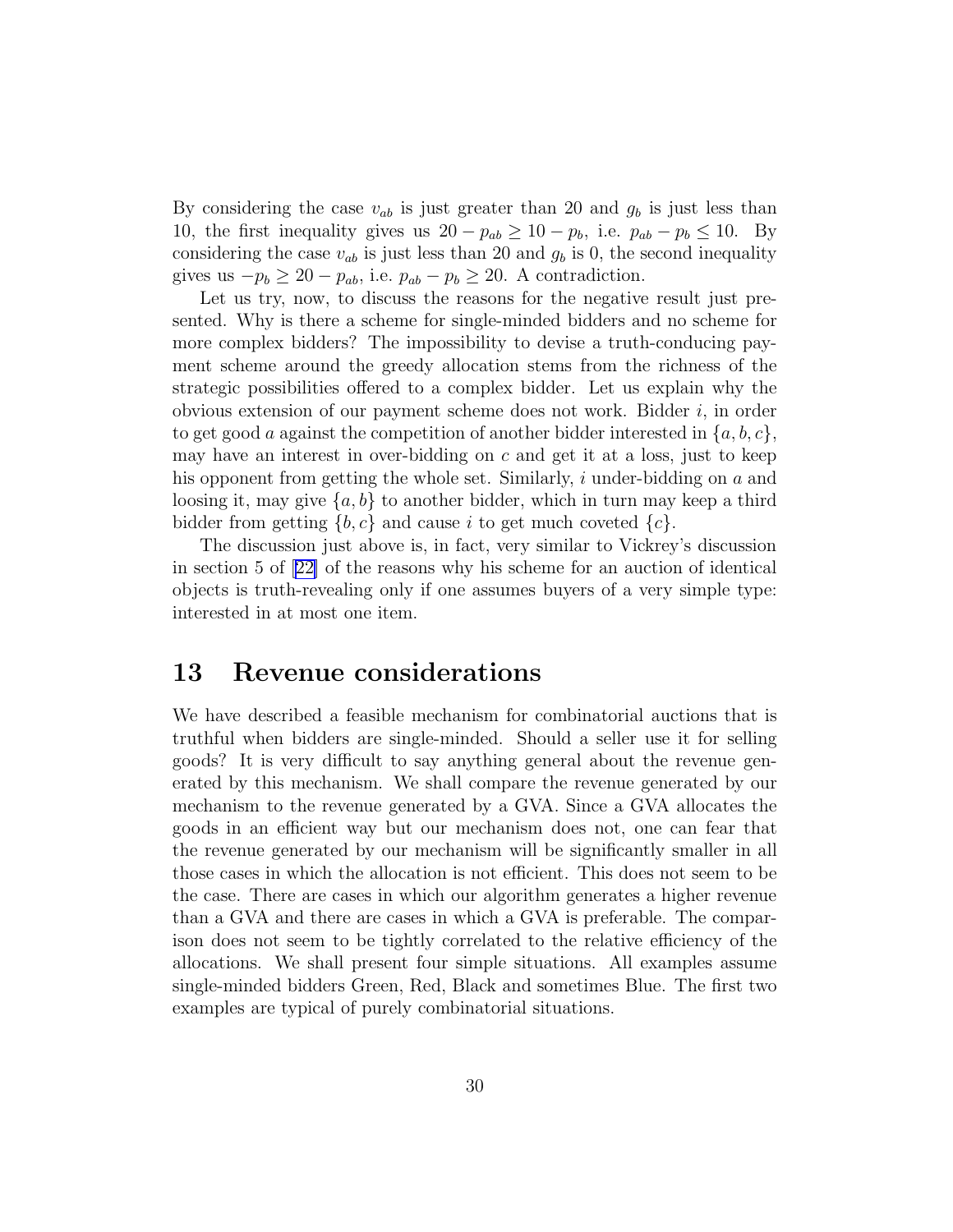Example 6 Assume there are four goods, a, b, c and d. Green is interested in  $\{a, b\}$ , Red in  $\{c, d\}$  and Black in  $\{a, c\}$ . All bids are for the same amount: 1.

Let us first consider a GVA. A GVA allocates the efficient way: Green gets  $\{a, b\}$  and Red gets  $\{c, d\}$ . Green and Red pay nothing: if they had not participated only one bid could have been granted. The revenue generated by a GVA is zero.

Because of the tie our greedy scheme may end in one of three possible situations, up to symmetry between Green and Red. First scenario: the order is Green, Red, Black. The allocation is efficient and nobody pays anything, as for a GVA. Second scenario: the order is Green, Black, Red. The allocation is efficient, but this times Green pays 1, Red pays nothing. Third scenario: the order is Black, Green, Red. The allocation is not efficient: Black gets  ${a, c}$  and b and d are unallocated. Black pays 1.

In this case, our scheme generates, on average, 2/3, whereas a GVA generates 0.

**Example 7** Four goods, a, b, c and d. Green is interested in  $\{a, b\}$ , Red in  ${c, d}$ , Black in  ${a, c}$  and Blue in  ${b, d}$ . All bids are for the same amount: 1.

A GVA allocates the efficient way: either to Green and Red or to Black and Blue. In any case each successful bidder pays 1: the revenue is 2 and the full surplus is extracted.

Because of the tie our greedy scheme may end in one of three possible situations, up to symmetry. First scenario: the order is Green, Red, Black, Blue. The allocation is efficient (to Green and Red) and nobody pays anything. Second scenario: the order is Green, Black, Red, Blue. The allocation is efficient (to Green and Red), but this times Green pays 1, Blue pays nothing. Third scenario: the order is Green, Black, Blue, Red. The allocation is efficient (to Green and Red). Green pays 1 and Red pays nothing.

In this case, our scheme generates, on average, 2/3, whereas a GVA generates 2.

Our next example is typical of strong complementarity.

**Example 8** Red bids 20 for the set  $\{a, b\}$ , Green bids 9 for a and Black bids 1 for b. Both our greedy algorithm and a GVA allocate a and b to Red. With our scheme Red pays 18, with a GVA he pays 10.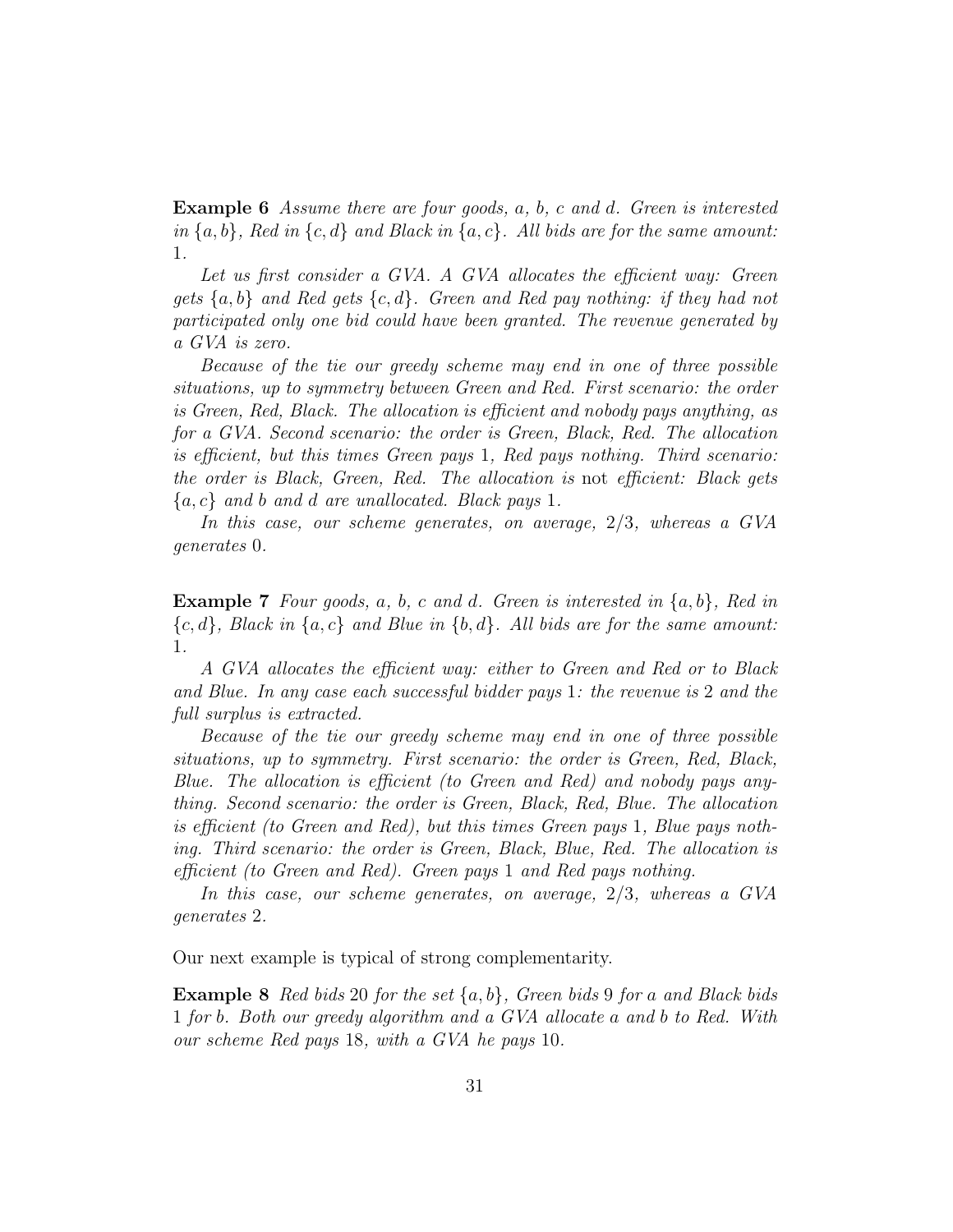**Example 9** Green bids 20 for a, Red bids 37 for the set  $\{a, b\}$  and Black bids 18 for b. Both our greedy algorithm and the efficient allocation of the GVA give a to Green and b to Black. With us, Green pays 18.5 and Black pays nothing. With a GVA, Green pays 19 and Black pays 17. Our mechanism generates 18.5 to the GVA's 36.

**Example 10** Green bids 10 for a and Red bids 19 for the set  $\{a, b\}$ . Our greedy scheme allocates a to Green and leaves b unallocated. The efficient allocation of the GVA gives both a and b to Red. In our scheme Green pays 9.5. In a GVA, Red pays 10.

More work is needed to assess the revenue generated by the mechanism proposed.

## 14 Conclusion and future work

To overcome the complexity of computing the efficient allocation in combinatorial auctions, we propose to use a greedy approximation together with a payment scheme tailored to fit it. The combination provides a truthful mechanism. This mechanism admits dominant strategies and is therefore very sturdy.

A number of additions, modifications or extensions should be considered. Reserve prices are a necessary feature of real-life auctions. Adding reserve prices to our scheme poses no problem: reserve prices are bids put out by the auctioneer and truthfulness is still a dominant strategy for the bidders. In a combinatorial auction, the reserve prices can, very naturally, express the complementarity of the seller. In particular, a seller who does not want to sell too large sets of goods to the same buyer, to avoid monopolies for example, will put high reserve prices for large sets of goods.

Before one can apply the ideas presented here to auctions of identical items, and to such double auctions, those ideas need to be adapted to this setting. This is the topic of further research.

A combinatorial auction that features a number of different types of goods, a number of items of each type of goods being for sale, represent the ultimate combinatorial auction. The ideas presented in this paper may provide a computationally feasible solution for such auctions.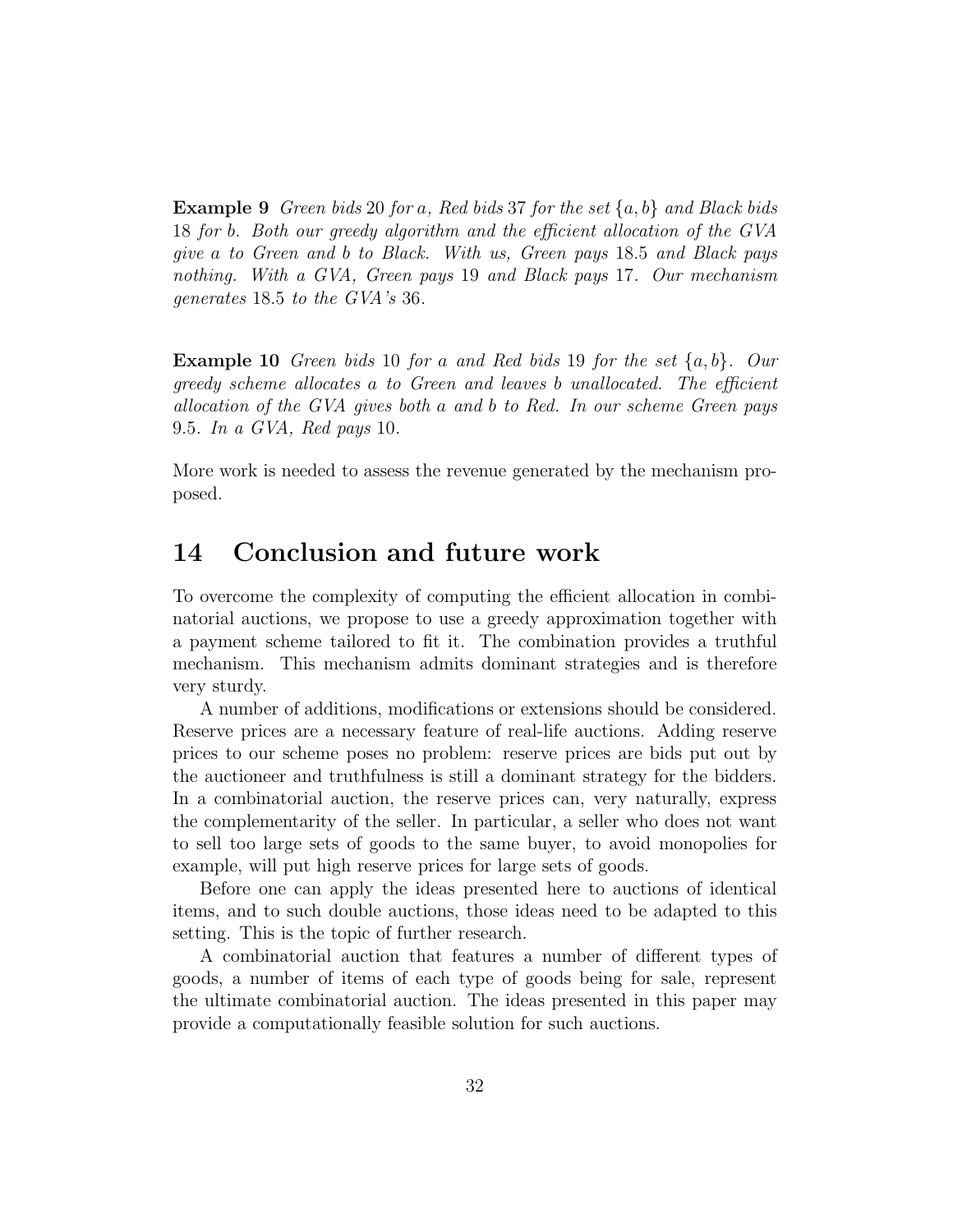<span id="page-32-0"></span>The revenue generated by the mechanism proposed should be studied in depth.

The approximation scheme presented in this paper: greedy, is quite rudimentary. Even though it attains the theoretically optimal (worst-case) ratio, it should, probably, in practice, be either iterated with different criteria or be included in some more complex scheme with some sort of backtracking. The main avenue for further research is probably the consideration such better approximation schemes and the design of suitable payment schemes. The properties described in section [9](#page-17-0) are a clear guide on how to do that. Note, in particular, that Critical leaves no freedom in the design of the payment scheme.

The properties of section [9](#page-17-0) are sufficient for truthfulness, among singleminded bidders, but some of them also seem to be necessary, at least in the presence of others. A full characterization of truthful schemes for combinatorial auctions should be attempted.

# Acknowledgments

We want to thank Moshe Tennenholtz and Robert Wilson for their insightful remarks.

# References

- [1] Edward H. Clarke. Multipart pricing of public goods. Public Choice, 11:17–33, 1971.
- [2] Peter C. Cramton. The fcc spectrum auction: an early assessment. Journal of Economics and Management Strategy, 6(3):431–495, 1997.
- [3] Yuzo Fujishima, Kevin Leyton-Brown, and Yoav Shoham. Taming the computational complexity of combinatorial auctions: Optimal and approximate approaches. In Proceedings of IJCAI'99, Stockholm, Sweden, July 1999. Morgan Kaufmann.
- [4] Rica Gonen and Daniel Lehmann. Optimal solutions for multi-unit combinatorial auctions: Branch and bound heuristics. In Second ACM Conference on Electronic Commerce (EC-00), pages 13–20, Minneapolis, Minnesota, October 2000.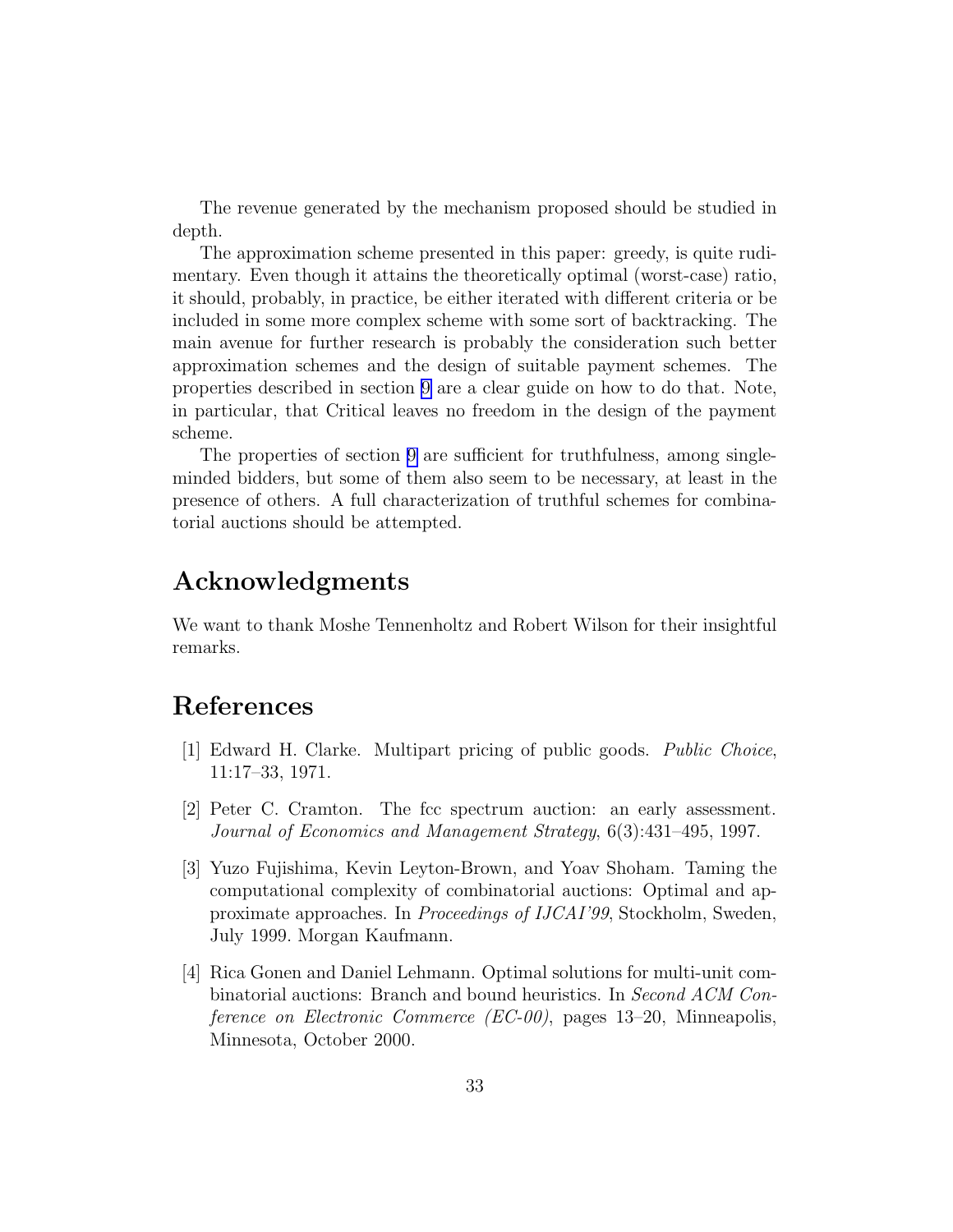- <span id="page-33-0"></span>[5] Theodore Groves. Incentives in teams. Econometrica, 41:617–631, 1973.
- [6] Magnús M. Halldórsson. Approximation of weighted independent set and hereditary subset problems. In Proc. of COCOON'99, number 1627 in Lecture Notes in Computer Science. Springer Verlag, 1999.
- [7] Johan Håstad. Clique is hard to approximate within  $n^{1-\epsilon}$ . Acta Mathematica, 182:105–142, 1999.
- [8] Richard M. Karp. Reducibility among combinatorial problems. In R. E. Miller and J. W. Thatcher, editors, Complexity of Computer Computations, pages 85–103, NY, 1972. Plenum Press.
- [9] Noa E. Kfir-Dahav, Dov Monderer, and Moshe Tennenholtz. Mechanism design for resource bounded agents. Private communication, January 1999.
- [10] V. Krishna and M. Perry. Efficient mechanism design. [http://www.ma.huji.ac.il/](http://www.ma.huji.ac.il/~motty)∼motty.
- [11] Jeffrey K. MacKie-Mason and Hal R. Varian. Generalized Vickrey auctions. Working paper, Un. of Michigan, July 1994.
- [12] Andreu Mas-Colell, Michael D. Whinston, and Jerry R. Green. Microeconomic Theory. Oxford University Press, New York, Oxford, 1995.
- [13] John McMillan. Selling spectrum rights. Journal of Economic Perspectives, 8:145–162, 1994.
- [14] Paul Milgrom. Putting auction theory to work: the simultaneous ascending auction. Technical Report Working Paper 98-002, Dept. of Economics, Stanford University, 1998.
- [15] Dov Monderer and Moshe Tennenholtz. Asymptotically optimal multi-object auctions for risk-averse agents. [http://ie.technion.ac.il/dov.phtml,](http://ie.technion.ac.il/dov.phtml) 2000.
- [16] Roger B. Myerson. Optimal auction design. Mathematics of Operations Research, 6:58–73, 1981.